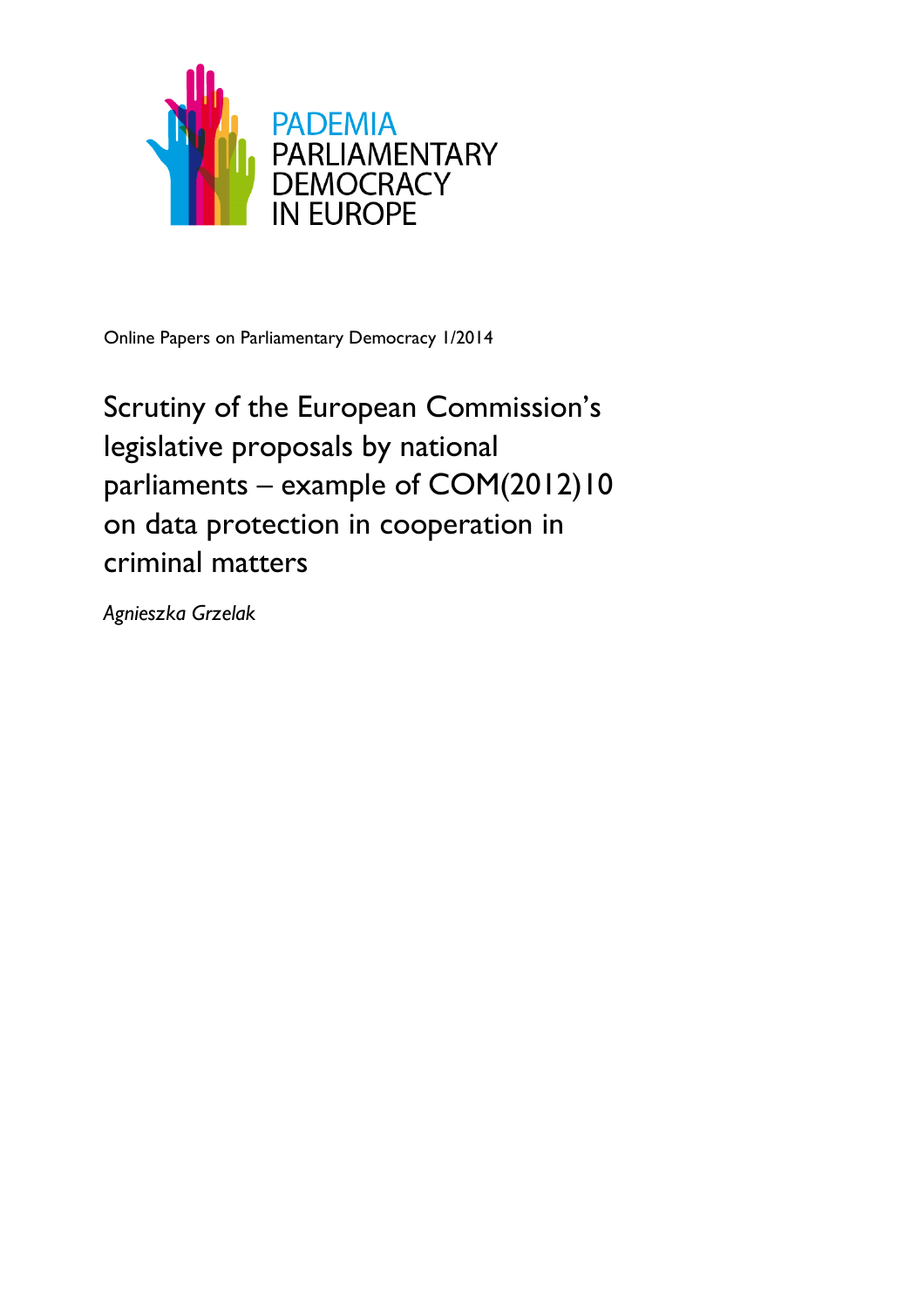This online paper series is published by the **PADEMIA: Parliamentary Democracy in Europe**

It is funded by the European Commission.

**Series Editors:** Thomas Christiansen, Anna Herranz, Anna-Lena Högenauer **ISBN**: 978-94-91704-08-6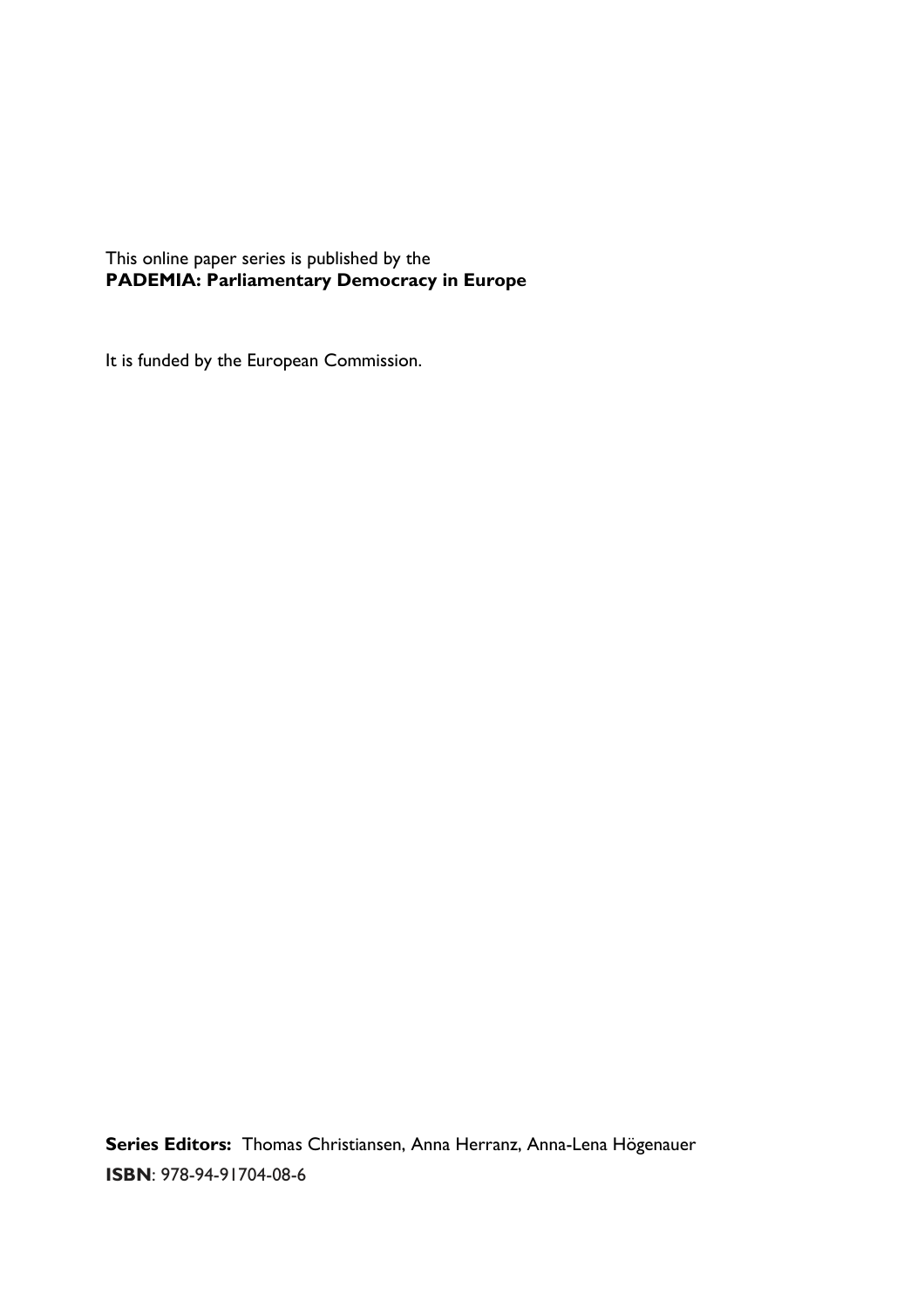## Scrutiny of the European Commission's legislative proposals by national parliaments – example of COM(2012)10 on data protection in cooperation in criminal matters

*Agnieszka Grzelak*

### **Abstract**

*The general aim of this paper is to look at the effectiveness of scrutiny of the European Commission's legislative proposals by national parliaments. The main idea is not to discuss theoretical background, but to analyze the process from a national parliament's point of view. The first section of the paper discusses the choice of the 2012 proposal for a Directive on data protection in cooperation in criminal matters: COM(2012)10 has been selected for its significance as being part of a wider reform of the EU personal data protection system and influencing the rights and obligations of an individual citizen. The following section, being the core of the paper, consists of an analysis of the different ways in which national parliaments can respond to a legislative proposal, including formal and informal channels (political dialogue), and how effective these ways are. The last part focuses on whether and to what extent experts can stimulate or improve parliamentary scrutiny and what are the possible reasons for MPs' disinterest in the Commission's proposals.*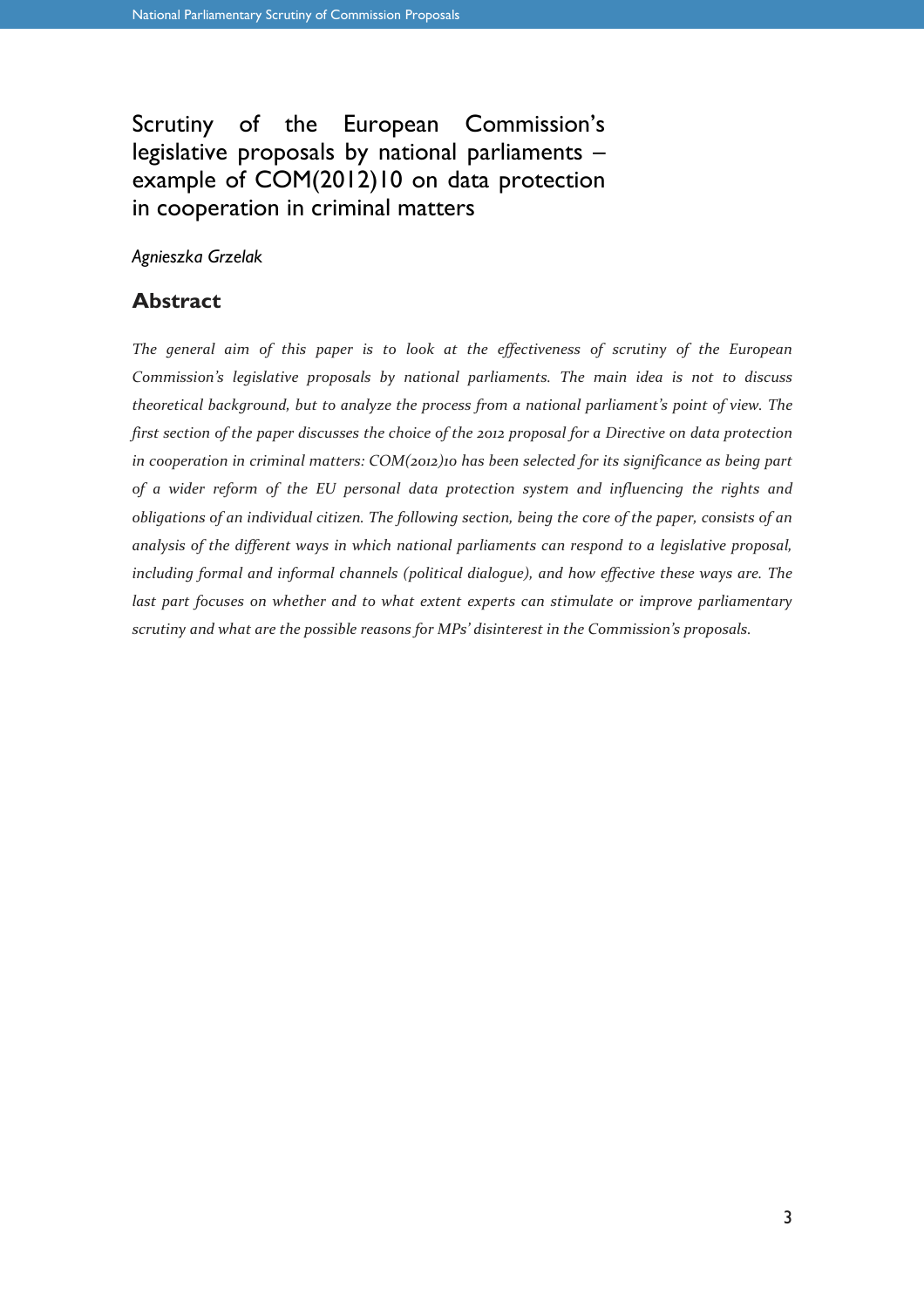## Scrutiny of the European Commission's legislative proposals by national parliaments – example of COM(2012)10 on data protection in cooperation in criminal matters

*Agnieszka Grzelak*

### **1. Introduction**

The research literature about the Europeanization of national parliaments has grown quickly in recent years (Raunio 2009, Holzhacker 2007a,b, O´Brennan/Raunio 2007, Goetz/Mayer-Sahling 2008). However, one aspect of this topic has remained under-explored – namely, the communicative role of domestic legislatures, which evolves through public debate about decisions, policies and institutions of the European Union. Existing research has mostly justified this omission by pointing at the limited amount of plenary time devoted to EU issues, and some contributions have even developed theory-based explanations of the passive role of parliaments as arenas for debate about European integration (Raunio 2011). However, more recent contributions have begun to recognize public communication as an important element of the Europeanization of national parliaments (empirical contributions to this debate are found in Auel/Raunio 2012, Maatsch 2010, 2013, Wendler 2011, 2013d, 2014, see also Raunio 2011: 319, 2009: 319-22 for a discussion of this question).

In empirical terms, this appears justified by the clearly increased number and salience of parliamentary debates as highlighted during the recent Eurozone crisis, when parliamentary controversies about crisis management measures such as the Greek bailout and institutional innovations such as the European Stabilization Mechanism made headline news in several of the Eurozone countries. In normative terms, moreover, the communicative role of national parliaments is of obvious interest to scholars concerned with the role of public deliberation for the alleviation of the EU democratic deficit (Eriksen/Fossum 2002) and the potentially negative effects of European integration on domestic parliamentary democacy (Börzel/Sprungk 2007). At the intersection of these two debates, national parliaments are in a unique position as institutions that are both directly affected by Europeanization and represent the primary arena for the democratic legitimization of and public debate about decisions in the context of European governance. In this context, few other arenas for a direct exchange and discussion between political leaders about European governance come to mind at the level of domestic politics apart from national parliaments (including coverage in the media, where statements are both mediated and speakers unable to directly engage with each other). This assessment even extends beyond the national level and qualifies national parliaments as probably the only forum for public debate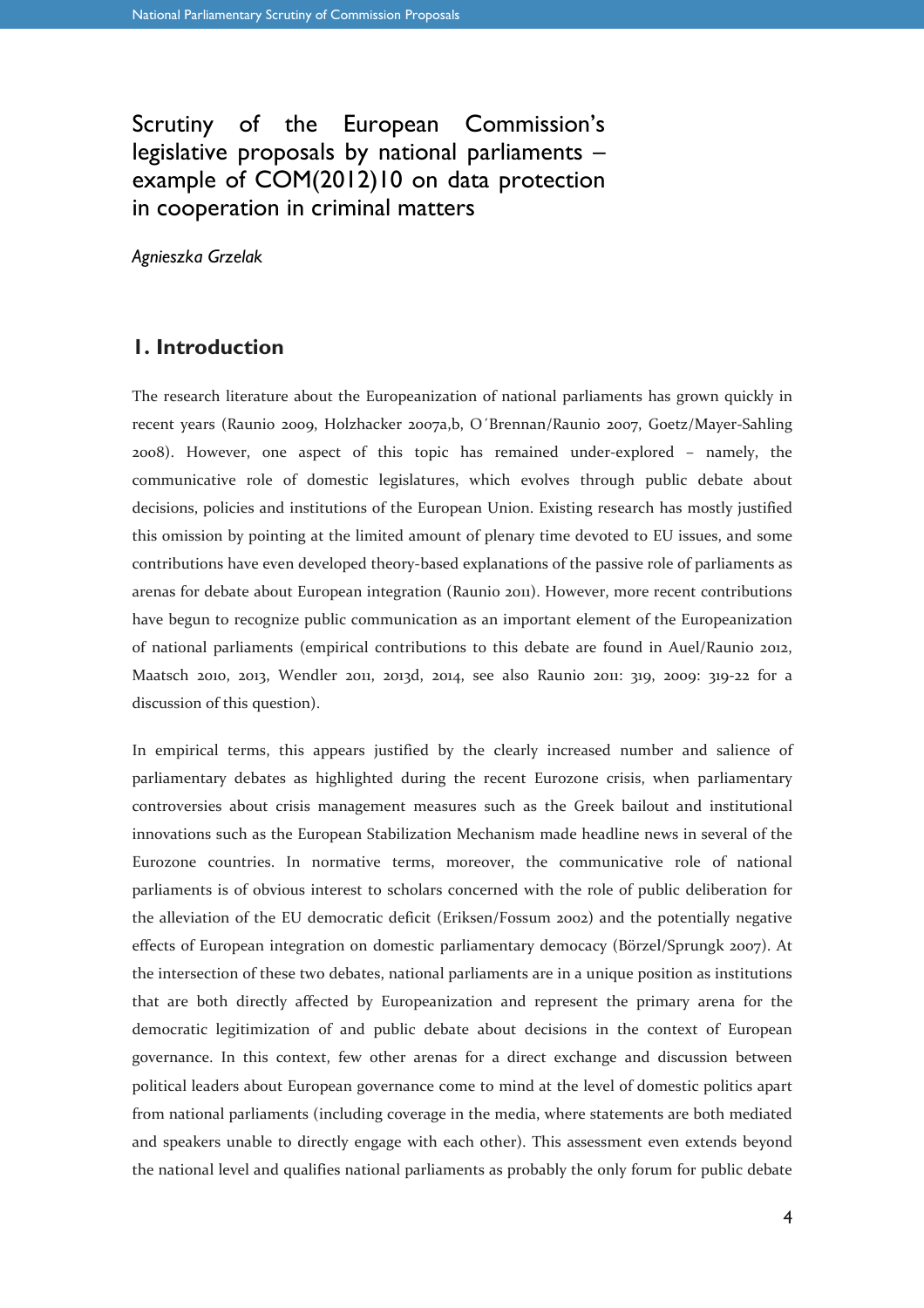about European integration between political elites at the current stage, as the communicative role of the European Parliament still appears limited.

Moreover, existing research has pointed to limitations on the activity of domestic legislatures within their scrutiny and mandating function towards domestic governments in the context of EU decision-making. Although control mechanisms are formally institutionalized in all European legislatures, they often remain unused or only partly effective as their application is inhibited by time and resource constraints, dilemmas between effective decision-making and executive accountability, and party political constraints particularly on the majority groups controlling parliamentary veto options (Beichelt 2012, Benz/Auel 2005, Pollak/Slominski 2009, Saalfeld 2005). The debating function of parliaments, in turn, may be less affected by these constraints, as the public discussion on European policies is not as strongly affected by decision-making dilemmas or time constraints, and is less dependent on parliamentary majorities to be enacted than scrutiny measures. Against this background, an interesting question both for researchers and practitioniers is whether a more active debating role could be a promising perspective for national parliaments beyond their role as scrutinizers of domestic executives. From this normative point of view, national parliaments could develop their role in European governance by strengthening what they are arguably good at: to speak to national publics and to expose competing political concepts for European governance through contentious public debate between speakers with different roles and party political affiliations. To develop this argument, however, we need more insights about the actual evolution of debates, concerning their intensity, the thematic content of debates and evolving styles of political interaction and polarization.

Against the background of these empirical and normative observations, this paper presents the theoretical approach, method and some empirical findings of a research project by the author that looks at the debating role of national parliaments in four EU Member States (the Austrian Nationalrat, the French Assemblée Nationale, the German Bundestag, and the British House of Commons). More specifically, the project approaches this topic by asking about the links between two aspects of public communication about European integration: the discursive content of argumentative justifications and related controversies on the one hand, and the patterns of political polarization that emerge between political actors and parties in the parliamentary arena, on the other. Through this approach, the project seeks to link the literatures dealing with the discursive justification of supranational governance towards the public (Neyer 2006, 2011, Manners 2011, Daase et al. 2012) with the debate on the party political contestation of European politics and its potentially emerging 'politicization' (Marks/Steenbergen 2004, Kriesi et al. 2008, Hooghe/Marks 2008, Zürn/de Wilde 2012, Statham/Trenz 2012). In this sense, the main question of the project is what links can be drawn between different kinds of argumentative justification for European governance, and various modes of political polarization discussed in the party politics literature. In this sense, the project also speaks to the question of a potentially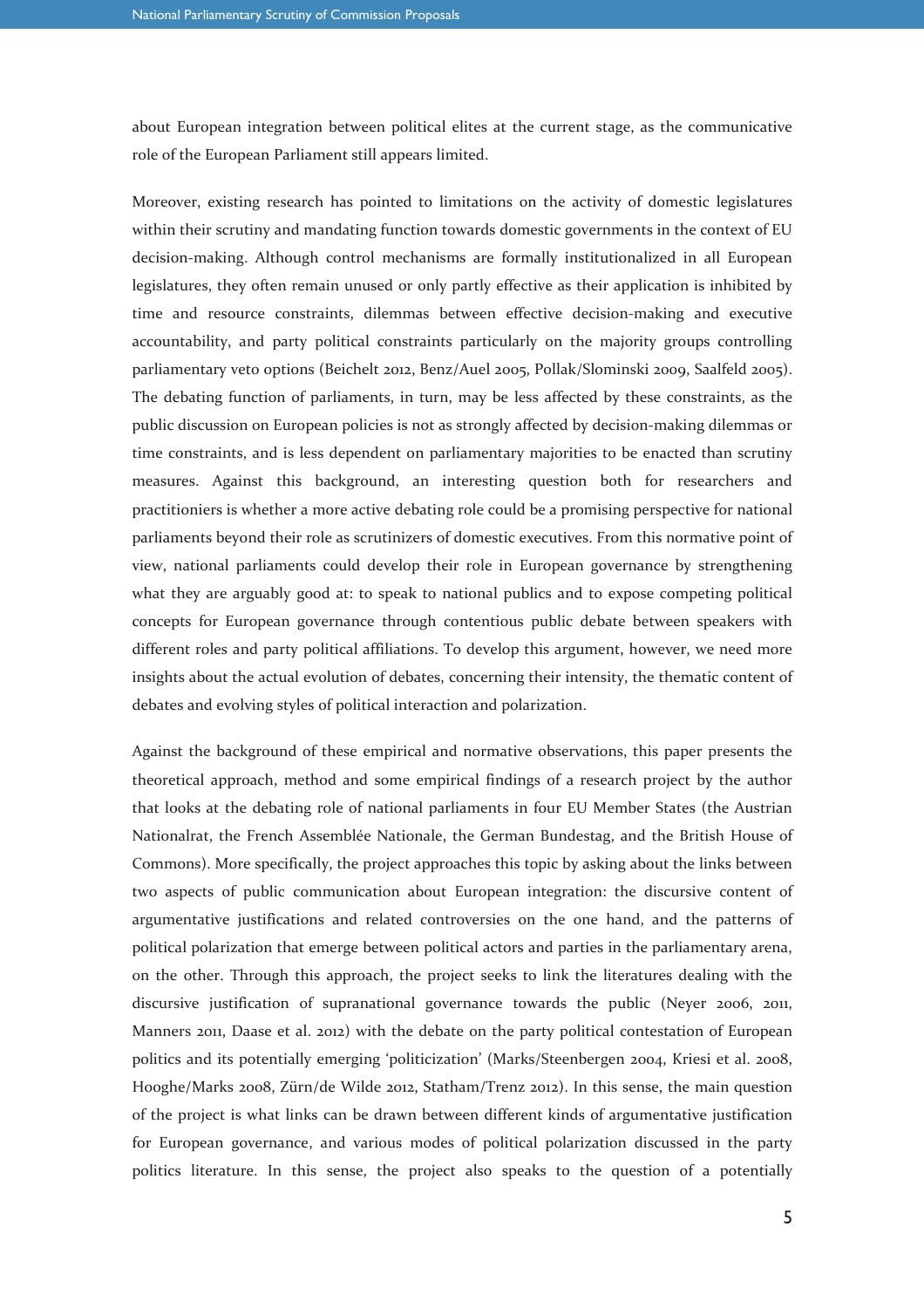transformative effect of European integration on existing party political cleavages, as widely discussed in research about party politics in the EU (Marks 2004, for an overview of the debate, see also Statham et al. 2010). Beyond the main research question, the project also seeks to investigate differences between the various national parliaments as an addition to comparative research on legislatures (Arter 2007), and establish comparisons between various thematic segments of the debate on European integration. Against this background, the purpose of this particular paper is to acquaint the reader with the theoretical and methodical approach of the project, and to give an overview of some of the empirical findings at the present state. Some of these results have been published in working papers and journal articles, and are due to be summarized in a forthcoming book by the author. While some of the explanations in this paper therefore need to remain at a relatively general level because of restrictions of space, reference will be made to previously published results and to ongoing research within the project.

The remainder of the paper is structured in four parts: The two following sections present the theoretical framework (ch.2) and the empirical basis and methodology of the project (ch.3). The subsequent section gives an overview of the existing empirical findings (ch.4), which are summarized in a conclusion (ch. 5).

### **2. Scrutiny of the COM(2012)10 by national parliaments**

Since the entry into force of the Treaty of Lisbon, national parliaments are generally responsible for each Member State of the EU, having only a certain degree of institutionalized influence on the EU law-making process. This influence is rather indirect – by ratification of treaties or transposition of the EU secondary law. The Treaty of Lisbon has extended their competences to a certain degree, especially with respect to the control over the execution of the subsidiarity principle. It has slightly changed the scope of subsidiarity control by extending the deadline for examination of the principle to eight weeks and – most importantly – introducing the so-called early warning mechanism (EWM), allowing national parliaments to interfere directly in the EU legislative process (De Wilde, 2012).

According to Article 5 of the Protocol (no. 2), draft legislative acts shall be justified with regard to the principles of subsidiarity and proportionality. Any draft legislative act should contain a detailed statement making it possible to appraise compliance with the principles of subsidiarity and proportionality. Accordingly, COM(2012)10, as drafted by the European Commission, provides the reasoning behind it against the subsidiarity principle. As stated by the European Commission, execution of the right to the protection of personal data requires the same level of data protection throughout the Union, especially with respect to data exchanged and processed at domestic level. The European Commission statement mentions also that there is a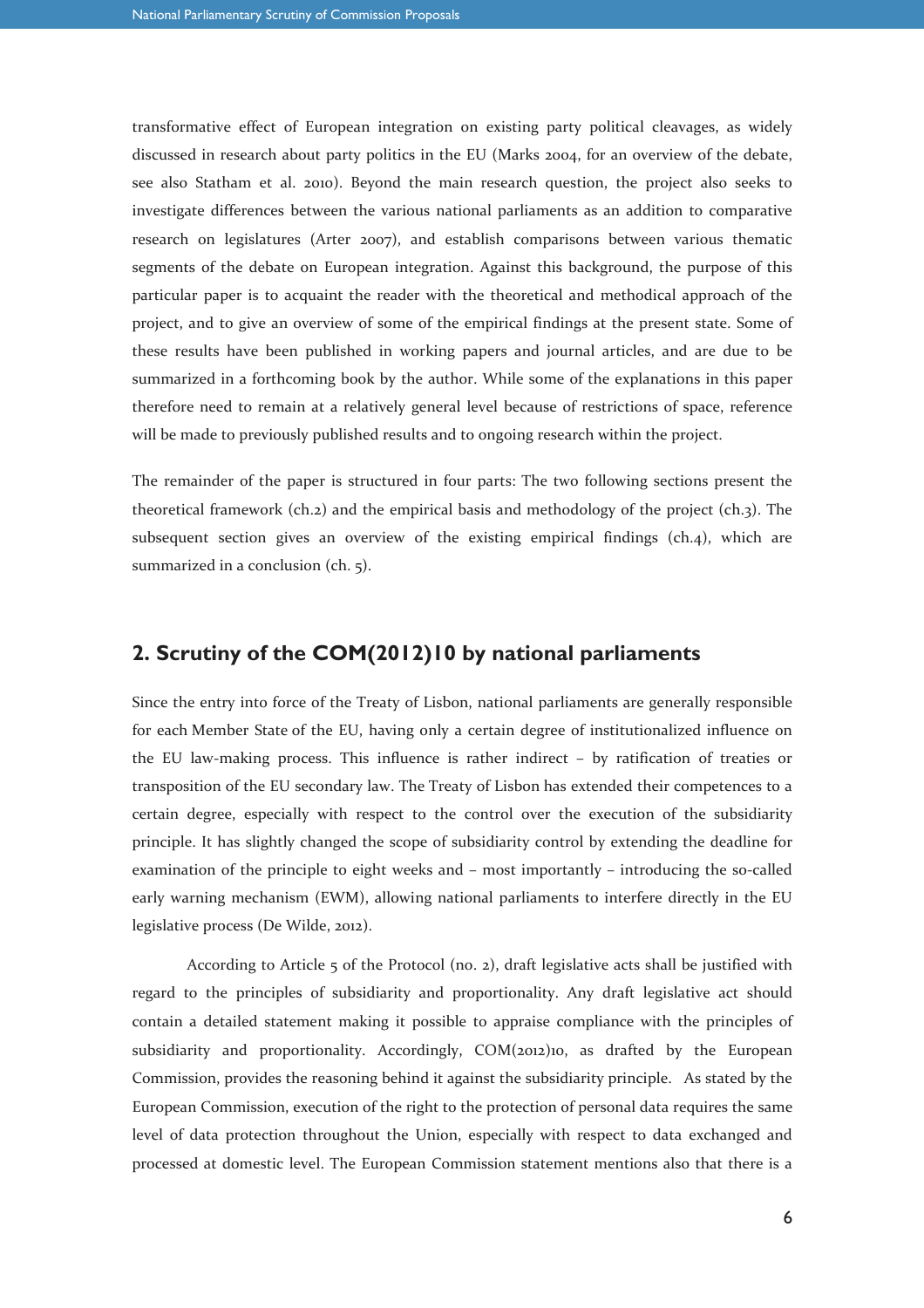growing need for law enforcement authorities in the Member States to process personal data and exchange it at rapidly increasing rates for the purposes of preventing and combating transnational crime and terrorism. The proposed EU legislative act is likely to be more effective than similar acts at the level of the Member States because of the nature and scale of the problem, which are not confined to the level of one or several Member States. In this context, clear and consistent rules on data protection at the EU level should help fostering co-operation between such authorities. According to the European Commission, Member States cannot reduce the problem themselves, particularly due to the fragmentation in national legislations. Thus, there is an evident need to establish a harmonised and coherent framework allowing for smooth transfer of personal data across borders within the EU while ensuring effective protection for all individuals across the EU. What is significant is that neither the proposal itself nor the impact assessment include any particular data (statistical or any other) justifying the necesity to adopt that act on the EU level.

When reading and analyzing the COM(2012)10 proposal, it becomes clear that it should raise many questions to be discussed at national level (Hijmans and Scirocco 2009, de Hert and Papakonstantinou 2012). The reasoning presented by the Commision is rather superficial and fails to provide a firm basis to clearly identify any European added-value of the proposal. On the contrary, it can be argued that the Member States are able to introduce adequate provisions on collection, storing or transfer of data within their individual legislative systems. It has hardly been demonstrated that the Member States would not be able to safeguard data protection within police and judicial authorities. Moreover, the problem of the EU's competence in the field could also be discussed, either as part of subsidiarity control or as a separate legal problem. However, the reaction of national parliaments fails to reflect any of the above problems.

When analyzing the scrutiny process for COM(2012)10, it is possible to distinguish at least five possible reactions of national parliaments. Due to the importance of the proposal, the first reaction to be discussed should be the one which formally complies with the subsidiarity principle scrutiny procedure.

Firstly, it should be noted that only two parliamentary chambers have issued formal reasoned opinions containing negative remarks regarding compliance of COM(2012)10 with the subsidiarity principle.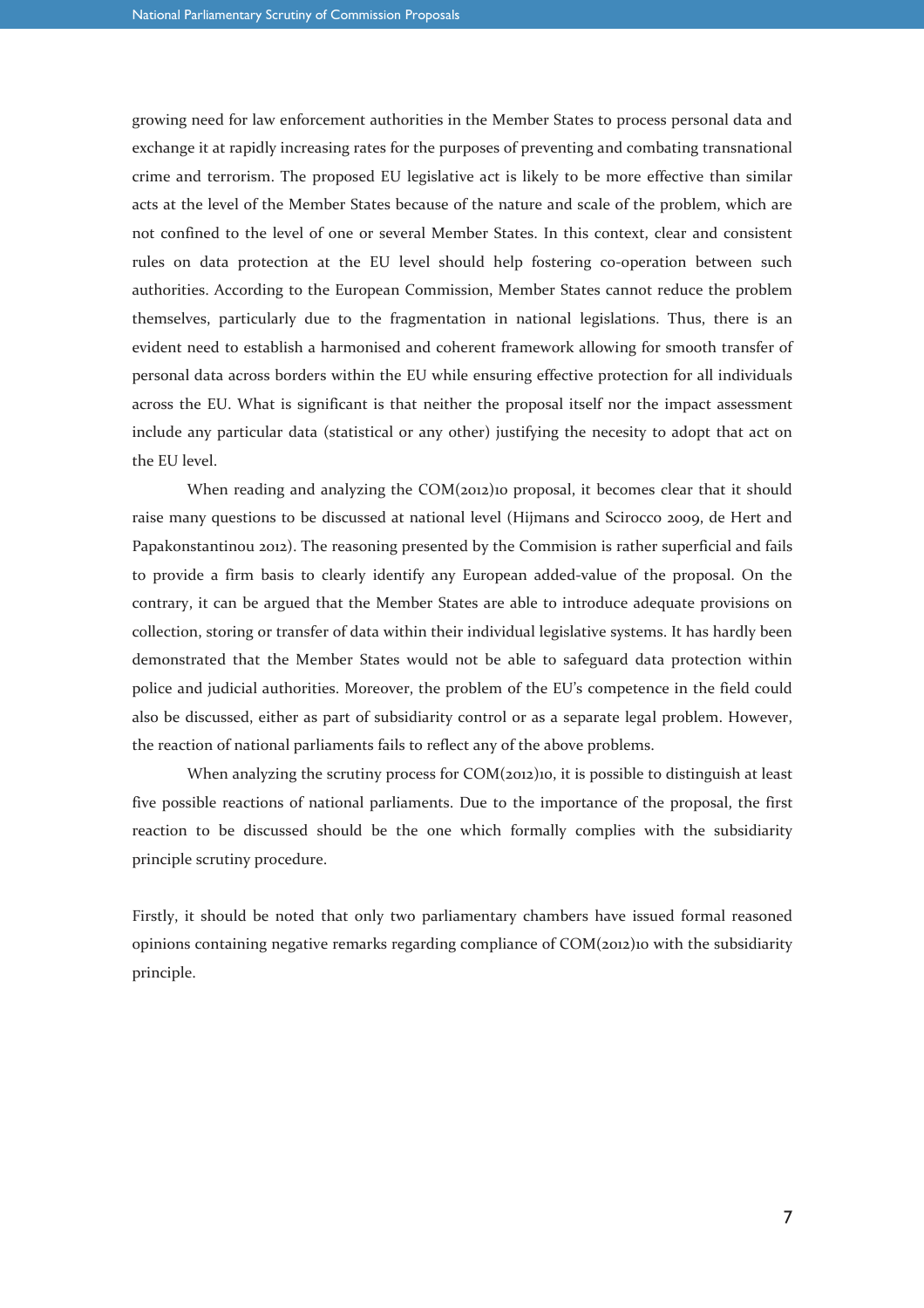| No. | Chamber of the national parliament | Date of issuing a reasoned opinion  |
|-----|------------------------------------|-------------------------------------|
|     | Germany - Bundesrat                | 30/03/2012; decision 51/12          |
|     | Sweden - Riksdag                   | 30/03/2012; decision 2011/12: JuU31 |

**Table 1:** Chambers of national parliaments that have adopted and presented reasoned opinions questioning the compliance of COM(2012)10 with the subsidiarity principle

Source: IPEX database: http://ww.ipex.eu/IPEXLWEB/dossier/document/COM20120010.do#dossier-COD20120010

# In the first case, it is the Bundesrat that consistently holds that submission of a reasoned opinion on non-compliance with the subsidiarity principle is deemed to raise also the question of the EU's competence. The Bundesrat emphasizes that the subsidiarity principle concerns principles pertaining to the exercise of competence and is violated if the EU is not competent to adopt legislation in the area in questions. For that reason, the question of legal basis must be the first one to be addressed when scrutinizing a proposal. In the case of COM(2012)10, the Bundesrat states that the European Commission's proposal does not fall under the legal basis stipulated in the proposal as it encompasses purely national exchange of information by police authorities. Domestic criminal law procedures are governed by the EU law only to a limited extent and the EU law on data protection should be applied only in cases where there is obviously EU competence to regulate the particular area. Hence, the restricted competence of the EU to adopt directives on criminal law matters constitutes another constraint on the data-protection competence of the EU in the law enforcement policy area. According to the Bundesrat, the Directive, if adopted, would lead to far-reaching encroachments on criminal procedural law which are not necessary in order to facilitate mutual recognition of decisions and cooperation in criminal matters with a crossborder dimension. The second part of the Bundesrat's reasoned opinion concerns violation of subsidiarity in a strict sense: it argues that it is not possible to identify any European added-value arising from the envisaged uniform provisions across Europe.

Another reasoned opinion came from the Riksdag. The Swedish parliament points out that it is difficult to justify the proposed extension of the application of the EU's rules on the protection of personal data in the field of crime prevention. There is a risk that extended legislation at the EU level which would cover the processing of personal data as part of preliminary investigations and prosecution of criminal offences would conflict with the Member States' national criminal law. Therefore, the Riksdag considers the parts of the Directive proposal that regulate processing of personal data on purely national level to be conflicted with the principle of subsidiarity.

Secondly, it should be made clear that there have been other parliamentary chambers that noticed the problem of subsidiarity, however did not formally issue a reasoned opinion. The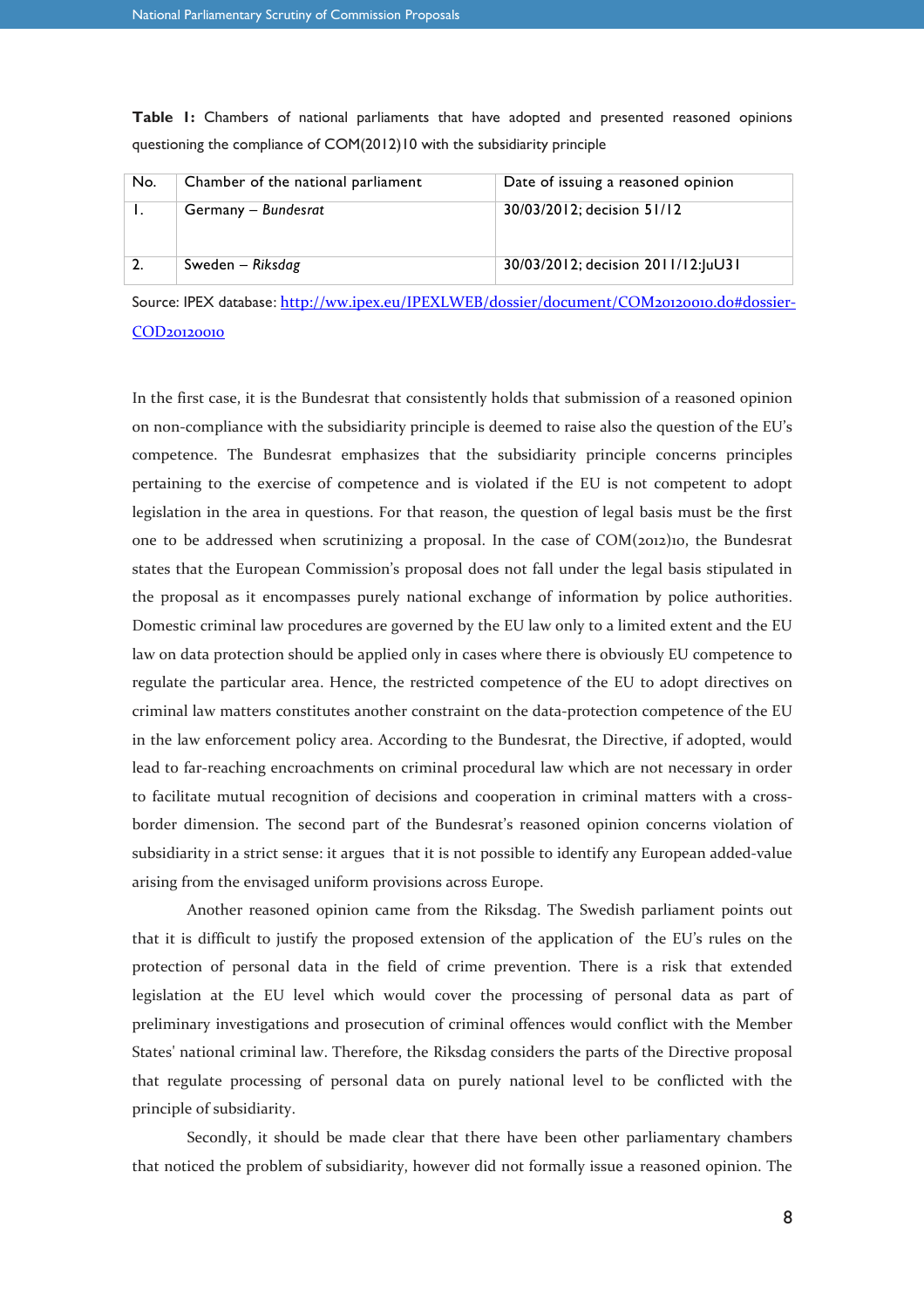reason for it, in most of the cases, was the 8-week deadline for scrutiny. Due to practical issues, national parliaments are sometimes unable to meet the deadline and thus decide to present their comment by means of political dialogue. In the case of COM(2012)10, the Estonian Riigikogu has found that implementation of the proposed Directive might lead to the harmonization of criminal procedure law in certain issues which for now remain outside the competence of the European Union. Moreover, adoption of certain rules might lead to the categorization of parties in criminal procedure and to the establishment of relevant data processing rules, an example being the obligation to distinguish between the personal data of different data subjects, which would be stipulated by the Directive.

Another example comes from the Czech Senate, which adopted a relevant resolution also after the 8-week deadline. The Czech Senate is of the opinion that the proposal for a dataprotection Directive is in breach of the principle of conferral set out in Article  $5(2)$  of the TEU, as it lacks legal basis in regard to personal data processing in criminal proceedings without crossborder elements, that is, in fully intra-state cases. It also considers that, given the importance and limited comprehensibility of the proposed act, the explanatory statement should be more detailed and should better clarify the legal regulation.

Thirdly, in other parliaments, such as the Belgian Chamber of Representatives, the proposal has been scrutinized, yet no objections have been raised with respect to subsidiarity. Some remarks, however, have been made by the Belgian Chamber to the European Commission. The chamber has pointed out that the Directive should not reduce the existing level of protection and that it should establish specific rules on the protection of personal data of children.

The fourth reaction has been as follows: some parliamentary chambers have come to the conclusion and officialy declared that that there is no breach of the subsidiarity principle. For example, in the case of the Romanian Chamber of Deputies, the final opinion was not issued until 10th October 2012. In Spain, on 27th March 2012, the Joint Committee for EU Affairs of Cortes Generales adopted a resolution confirming compliance of the initiative with the principle of subsidiarity. The adopted document is referred to as a "reasoned opinion", but expresses no no reservations regarding the breach of the principle. There is a remark included in the conclusion that it would be necessary to clearly define the scope of the Directive, especially to specify the meaning and scope of the term "national security" in order to avoid any legal uncertainty in a field as important as that of the prevention, investigation, detection or prosecution of criminal offences in the EU. This is clearly not a matter of subsidiarity control.

Last, but not least, some chambers have scrutinized the document and made no remarks. That has been the case with both the Sejm and the Senate in Poland. One would expect that – taking into account the significance of the proposal – it should have been a matter of interest for all parliaments, but according to information from IPEX, the proposal has been subject to parliamentary scrutiny in only 21 Member States. From other Member States (Cyprus, Hungary, Latvia, Bulgaria, Luxembourg), as well as from some chambers of national parliaments (the Czech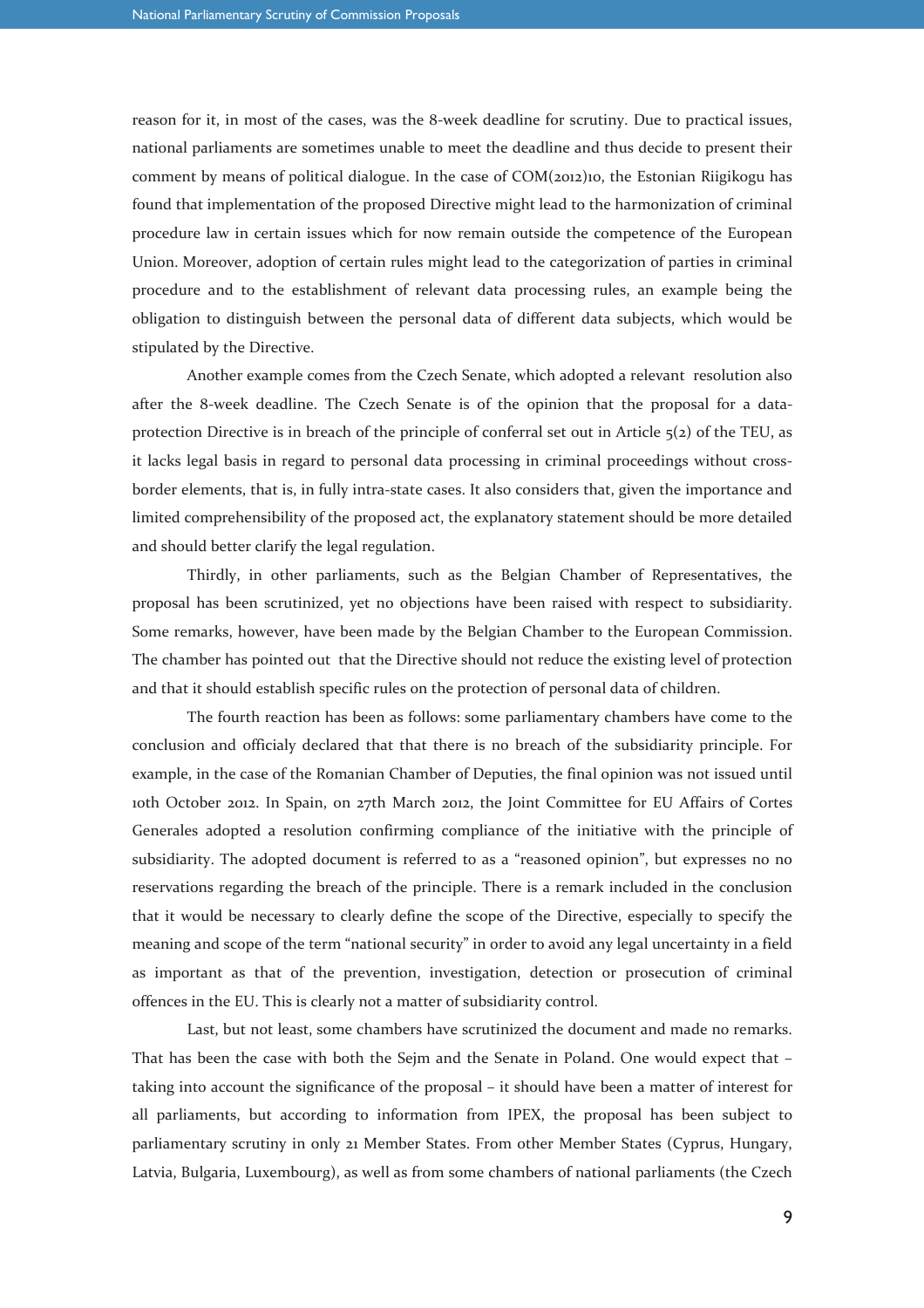Chamber of Deputies, the Romanian Senate and the Slovenian National Council), there has been no information whether the document has been discussed at all.

**Table 2:** Chambers of national parliaments that have scrutinized COM(2012)10, but not issued a reasoned opinion.

| <b>Chamber</b>                             | <b>Date</b>              | <b>Notes</b>                                                                                                                                                 |
|--------------------------------------------|--------------------------|--------------------------------------------------------------------------------------------------------------------------------------------------------------|
| <b>Austrian National Council</b>           | 8.05.2012                | After 8-week deadline                                                                                                                                        |
| Austrian Federal Council                   | 14.3.2012                |                                                                                                                                                              |
| <b>Belgian Senate</b>                      | 1.02,2012                |                                                                                                                                                              |
| Belgian Chamber of Representatives         | 27.3.2012                | Political dialogue                                                                                                                                           |
| Czech Senate                               | 24.05.2012               | After 8-week deadline;<br>Political dialogue                                                                                                                 |
| Estonian Parliament                        | 3.05.2012                | Comments sent to the<br>European Commission                                                                                                                  |
| <b>Finnish Parliament</b>                  | No information           |                                                                                                                                                              |
| <b>French Senate</b>                       | 7.02.2013; still pending | After 8-week deadline                                                                                                                                        |
| French National Assembly                   | 7.03.2012                |                                                                                                                                                              |
| German Bundestag                           | 14.12.2012               | After 8-week deadline                                                                                                                                        |
| Hellenic Parliament                        | 7.12.2012                | After 8-week deadline                                                                                                                                        |
| <b>Irish Houses of Oireachtas</b>          | 6.06.2012                | After 8-week deadline                                                                                                                                        |
| Italian Senate                             | 13.06.2012               | After 8-week deadline                                                                                                                                        |
| Italian Chamber of Deputies                | 27.03.2012               |                                                                                                                                                              |
| Seimas of the Republic of Lithuania        | 28.03.2012               |                                                                                                                                                              |
| Maltese House of Representatives           | 16.07.2013               | After 8-week deadline                                                                                                                                        |
| <b>Polish Senate</b>                       | 10.04.2012               |                                                                                                                                                              |
| Polish Sejm                                | 28.03.2012               |                                                                                                                                                              |
| Portugal - Assembleia de Republica         | 4.04.2012                |                                                                                                                                                              |
| Romanian Chamber of Deputies               | 22.02.                   | Political dialogue                                                                                                                                           |
| National Council of the Slovak<br>Republic | 10.09.2012               | After 8-week deadline                                                                                                                                        |
| Slovenian National Assembly                | 23.03.2012               | Comments sent to the<br><b>European Commission</b>                                                                                                           |
| <b>Cortes Generales</b>                    | 27.03.2012               | Political dialogue; The<br>document is called a<br>"reasoned opinion",<br>however no comments<br>on the breach of the<br>subsidiarity principle are<br>made. |
| <b>Dutch Senate</b>                        | 21.05.2012               | Political dialogue                                                                                                                                           |
| Dutch House of Representatives             | 4.04.2012                |                                                                                                                                                              |
| <b>UK House of Lords</b>                   | 26.04.2012               | After 8-week deadline                                                                                                                                        |
| <b>UK House of Commons</b>                 | 30.04.2012               | After 8-week deadline                                                                                                                                        |

Source:

IPEX database: http://ww.ipex.eu/IPEXL-WEB/dossier/document/COM20120010.do#dossier-COD20120010

In order to conclude on this point and make some general comments, it should be noted that national parliaments apparently appear not to scrutinize all documents being, for general and objective reasons, of high importance. Instead, they tend to follow their own agendas, taking into account their calendar and political interest, which is rarely the same to all, rather than the legal impact of the document.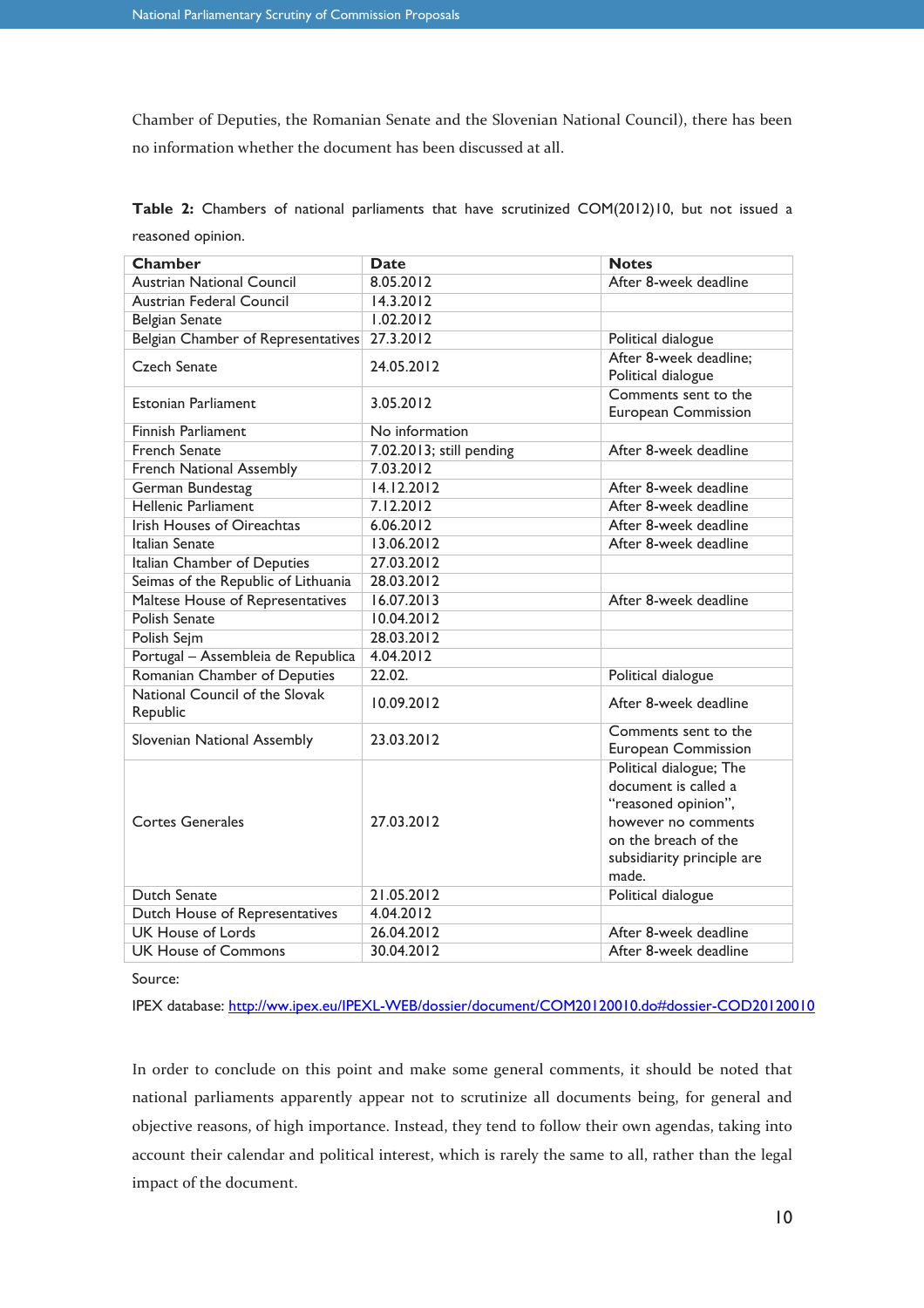In theory, the Treaty of Lisbon empowers national parliaments to play a pro-active role in the EU affairs and provides them with new means of political action not only at domestic (Neuhold and Strelkov 2012), but also at European level. However, national parliaments would be much stronger and could influence the decision-making process more effectively if the cooperation on subsidiarity matters were improved, for example by creating a platform that would facilitate not onlythe exchange of information, but also discussion of the main ideas and points of view. Till the end of September 2014 only in two cases the yellow card was triggered: on European Public Prosecutor and on the exercise of the right to take collective action. There were, however, several cases where the threshold was very close to be achieved. Obviously, in the case of COM(2012)10 the situation was far from reaching this point, but one can expect that timely information on objections raised by other Member States would have affected the depth of discussion in those parliamentary chambers in which there were some doubts, giving at least some "food for thought". The experience of two yellow cards and the views of national parliaments also show that reaching the Protocol no. 2 threshold requires closer cooperation between individual parliamentary chambers, which can be obtained through informal dialogue between chairmans of EU affairs committees, through improving the IPEX database by uploading timely opinions translated into the English language or even through introducing some kind of warning mechanisms (e-mails).

## **3. Political dialogue between the European Commission and national parliaments**

The early warning mechanism is not the only means to enter into discussion with the EU institutions regarding legislative proposals and is not the only possible way to influence the decision-making process effectively in terms of having influence on the wording of the proposals. "Political dialogue" is another option to present the point of view of a national parliament regarding a particular document in a broader context – not only with respect to subsidiarity principle. The idea behind this instrument was that national parliaments should be more effectively involved in the legislative process of the EU – not just to guard the subsidiarity principle, but also present a variety of other comments on legislative proposals, thus having a real effect on their content.

Since its beginning political dialogue has had no legal basis in the treaties. As early as in the course of preparatory discussions for the reform of the European Union, the European Commission proposed closer cooperation with national parliaments. As a result, as of 1 September 2006 national parliaments started receiving not only consultative documents, but also legislative proposals directly from the European Commission. The Commission had resolved that whenever a national parliament issues any opinion or comment, an individual reply should be sent. The entry into force of the Treaty of Lisbon established the legal basis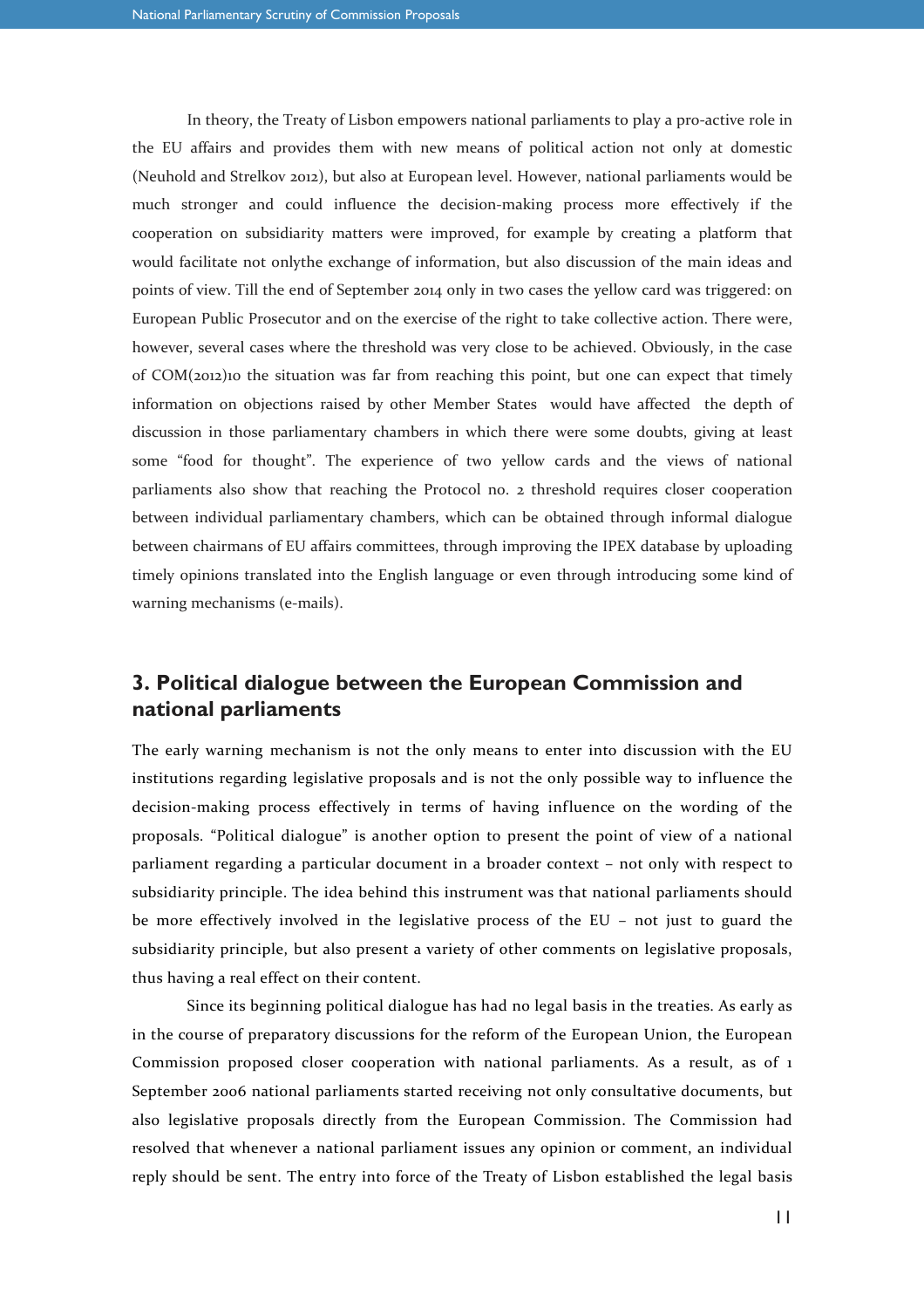for transmitting all proposals of legislative acts to national parliaments, however did not introduce any legal basis to oblige national parliaments and the European Commission to raise comments or reply respectively. Therefore, it is still an informal procedure. This informality causes some problems, while at the same time being very practical and useful, since it has become an important cooperation tool that can evolve in the future into a real legal instrument for cooperation which goes beyond the adoption of reasoned opinions on draft legislative acts. It would also enable national parliaments to invite the European Commission to develop legislative proposals which they believe to be necessary or to revise and adjust existing proposals as required.

In theory, political dialogue sounds very promising; however, as the example of COM(2012)10 clearly proves, it still requires some improvement in practice. In the discussed case, seven parliamentary chambers have presented their comments by means of political dialogue or at least of what has been classified as such in the IPEX database (the Belgian Chamber of Representatives, the Czech Senate, the German *Bundesrat*, the Spanish *Cortes Generales*, the Swedish Parliament, and the Dutch Senate). What is interesting is that according to the IPEX database, documents classified as political dialogue are those which have been responded to by the European Commission. However, comments made by the Estonian *Riikikogu* or the French Senate, which included significant remarks regarding the initiative, digressing from subsidiarity, should also be regarded as sent as part of political dialogue.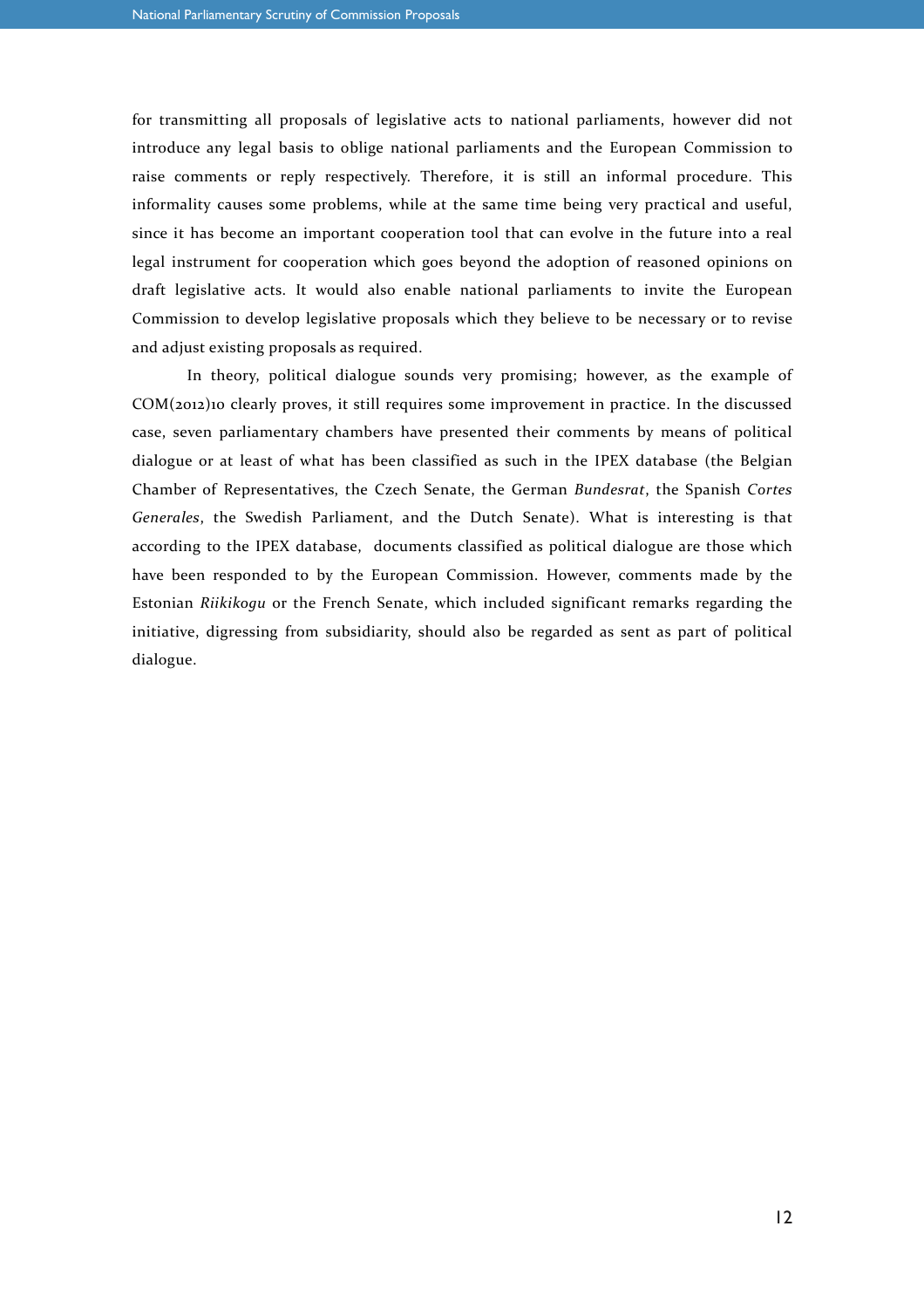**Table 3:** Chambers of national parliaments that have presented their comments by means of political dialogue according to the IPEX

| Chamber                                                            | Date                                     | <b>Notes</b>                                                                                                                                                                                                                                                    | Date of<br>reply<br>from the<br><b>European</b><br><b>Commission</b> |
|--------------------------------------------------------------------|------------------------------------------|-----------------------------------------------------------------------------------------------------------------------------------------------------------------------------------------------------------------------------------------------------------------|----------------------------------------------------------------------|
| Belgium - Chamber of<br>Representatives; doc<br>number 53 2145/001 | 27 March<br>2012                         | The Justice Committee adopted an<br>opinion that the proposal complies<br>with the subsidiarity and<br>proportionality principles.<br>Nevertheless, the Committee<br>presented some comments.                                                                   | 7 May 2013                                                           |
| Czech Republic - Senate;<br>$614th$ Resolution of the<br>Senate    |                                          | 24 May 2012 After 8-week deadline                                                                                                                                                                                                                               | 18 March 2013                                                        |
| Estonia - Riikikogu;<br>doc number 1-2/12-36/4                     | 3 May 2012                               | Not classified as political<br>dialogue by IPEX - no reply from the<br><b>European Commission</b>                                                                                                                                                               | No answer                                                            |
| Germany - Bundesrat;<br>decision 51/12                             | 30 March<br>2012                         | Subsidiarity reservations                                                                                                                                                                                                                                       | No answer                                                            |
| Romania - Chamber of<br>Deputies                                   | 3 April 2012<br>$-10$<br>October<br>2012 | The European Affairs Committee<br>concluded, in its sitting of April 3rd,<br>2012, that the proposal complies with<br>the principle of subsidiarity.J General<br>examination was completed on<br>October 10, 2012, and the Chamber<br>issued the final Opinion. | 17 September<br>2013                                                 |
| Spain - Cortes Generales;<br>document number<br>2/2012             | 27 March<br>2012                         | On 27 March 2012, the Joint<br>Committee for EU Affairs adopted a<br>Resolution confirming the compliance<br>of the initiative with the principle of<br>subsidiarity. However, the Joint<br>Committee considered it necessary<br>to make some other comments.   | No answer                                                            |
| Slovenian National<br>Council                                      | 23 March<br>2012                         | The Committee on EU Affairs of the<br>National Assembly of the Republic of<br>Slovenia adopted its position at its<br>12th meeting of 23 March 2012.                                                                                                            | No answer                                                            |
| Sweden - Riksdag;<br>Document number<br>2011/12:JuU31              | 30 March<br>2012                         | Subsidiarity reservations                                                                                                                                                                                                                                       | 22 October<br>2012                                                   |
| The Netherlands -<br>Senate                                        | 21 May 2012                              | A letter was sent to the European<br>Commission with additional questions<br>and remarks about the European<br>personal data protection proposal.                                                                                                               | 22 February<br>2013                                                  |

Source: IPEX database: http://ww.ipex.eu/IPEXL-WEB/dossier/document/COM20120010.do#dossier-COD20120010

Analysis of comments presented by some parliamentary chambers with regard to this particular dossier leads to the conclusion that political dialogue is generally used in three situations:

− when the 8-week deadline, for some procedural reasons, cannot be met,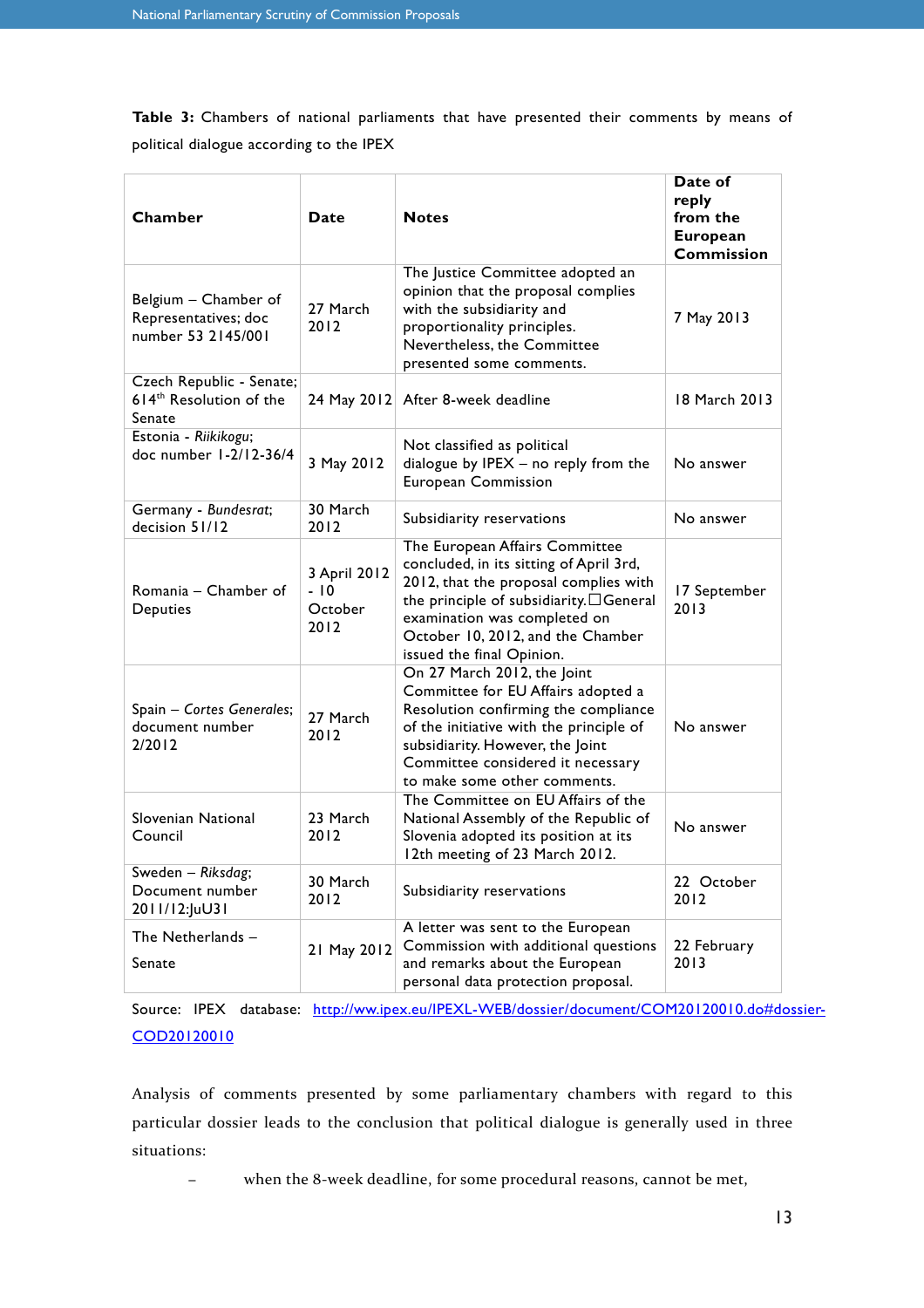when there is a need to exchange important information, opinions or views that cannot be classified as relating to the "subsidiarity issue",

for any other purpose, mainly in order to achieve internal goals – especially when the MPs do not see any interest in adopting an opinion on subsidiarity or, for political reasons, are not willing to adopt it, but in fact do not agree with their government and the official position on a legislative proposal. This is reflected also in the findings of Neuhold and Strelkov (2012, p. 10) in regard to the EWM, who provide reasons as to why EWS can have both a negative and a positive effect on executivelegislative relations in EU affairs. One of the negative effects can be that EWM might hamper the development of a national position on a specific EU issue. In that case the parliament can in fact become a veto player – depending on the internal regulations regarding the position of the parliament in the EU scrutiny process in the given Member State.

The European Commission receives a lot of opinions through political dialogue and its work in dealing with the large number of comments should be acknowledged. However, from a national parliament's point of view, the European Commission should respond faster and focus more on the arguments contained in each document. As it can be noticed in Table 3, the average time of reply is over a year, which means that in practice, a response comes when ,the national parliament is probably not interested in the particular dossier anymore or, at best, the MPs do not remember the problem and are unable to continue the debate on it.

Not only time-limits, but also the quality of replies can be questioned both in the case of political dialogue and reasoned opinions on subsidiarity. The answers from the European Commission are in fact very general and do not really respond to particular questions raised by national parliaments. This seems to be a rather general problem and that does not refer exclusively to this particular example.

Moreover, in the case of subsidiarity reservations, the European Commission's responses should not only repeat the arguments presented earlier in the reasoning behind the given document, but also provide a deeper analysis to demonstrate that the principle of subsidiarity has not been breached. However, in practice, as it is clear in the case of COM(2012)10, the responses are rather general and the European Commission repeats the arguments that have been stated before and fails to address all specific comments raised by the given parliamentary chamber.

The above can be illustrated with specific examples. The first one are the comments made by the Justice Committee of the Belgian Chamber of Deputies, which points out that the Directive should not reduce the existing level of protection and that it should establish specific rules on the protection of personal data of children. The European Commission replied in a letter, addressing the problem in just one sentence, reassuring that the level of protection would not be reduced. It is evident that a more detailed explanation would be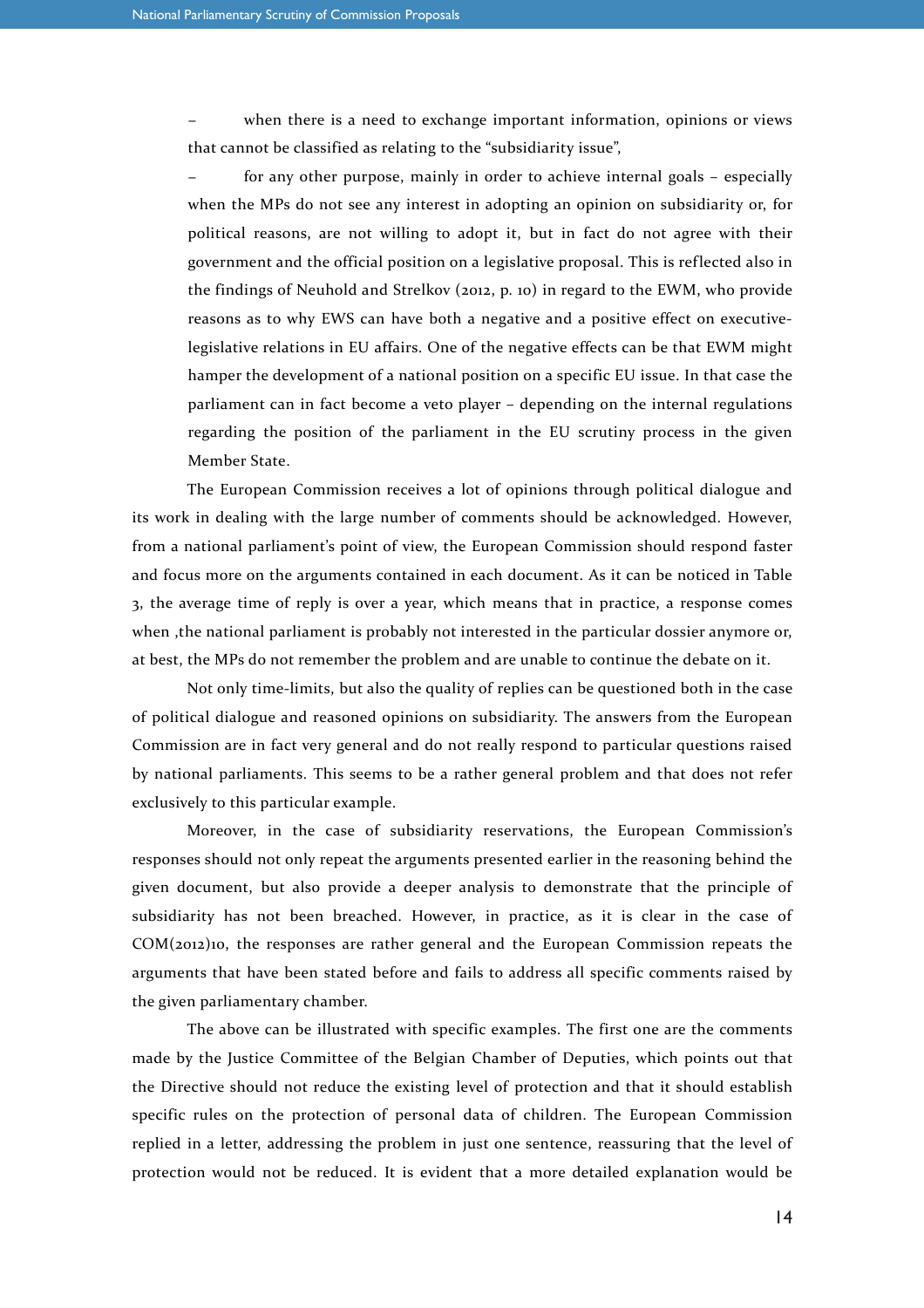expected as far as the level of protection is concerned – specifying how it would be safeguarded and on what grounds. In the case of the Czech Senate, the comments raise the problem of competence with respect to the processing of personal data at national level. The reply from the European Commission is general, referring to Article 16 TFEU and Article 8 of the Charter of Fundamental Rights. The European Commission explains that it believes that Article 16 TFEU allows the Union legislator to adopt EU rules on the processing of national data. Then the European Commission adds that the Directive would be useful from a practical point of view and finds it to be a valid argument for EU competence. In reply to the comments from the Netherland's Senate, the European Commission delivers more detailed explanations. In fact, it even tries to explain some legal issues, such as the notion of "authority", "privacy by default" or "prevention". However, the reply still fails to provide any new arguments, i.e. ones that could not be derived from the proposal and its justification. Finally, the European Commission provides no substantial response to any of the remarks received from the chamber. If it does, there is no evidence for it in available records of the legislative process concerning  $COM(2012)10$ . The above demonstrates that the theoretical concept of the influence of national parliaments on the EU legislative process is not put into effect in this case.

The last, but not least important issue regarding political dialogue is that in order to have an active discussion between parliamentary chambers and the European Commission, it is necessary to use some practical tools. Databases such as IPEX or network of correspondents in the European Parliament create a very important level of cooperation between administrative bodies. In practice, the IPEX supports the cooperation by facilitating electronic exchange of information and making the information available to the public. After 1 December 2009 national parliaments started to upload to the database most documents, including their reasoned opinions on the violation of the subsidiarity principle. Unfortunately, to date it has not been working perfectly. In the case of  $COM(z_{012})_{10}$ , the information was uploaded with a considerable delay and therefore became rather not useful to experts in our parliamentary chamber. The information from the European Parliament correspondents, in turn, arrived in a timely manner and contained up-to-date and necessary data to allow efficient and effective action. This network allowed for further analysis as well – if more information was necessary, one could always turn to the relevant European Parliament's correspondent. Such exchange of information have real effect on the discussion on a particular document in the *Sejm*'s European Union Affairs Committee (EUAC), as it allows the Deputies to learn about the outcome of the debate in other parliaments.

There is one more practical conclusion that can be drawn from the case of COM(2012)10. A proper dialogue requires much more than national parliaments making their contributions to the early development of policies. It must involve mutual exchange of information. In order to take into account problems which have already been discussed by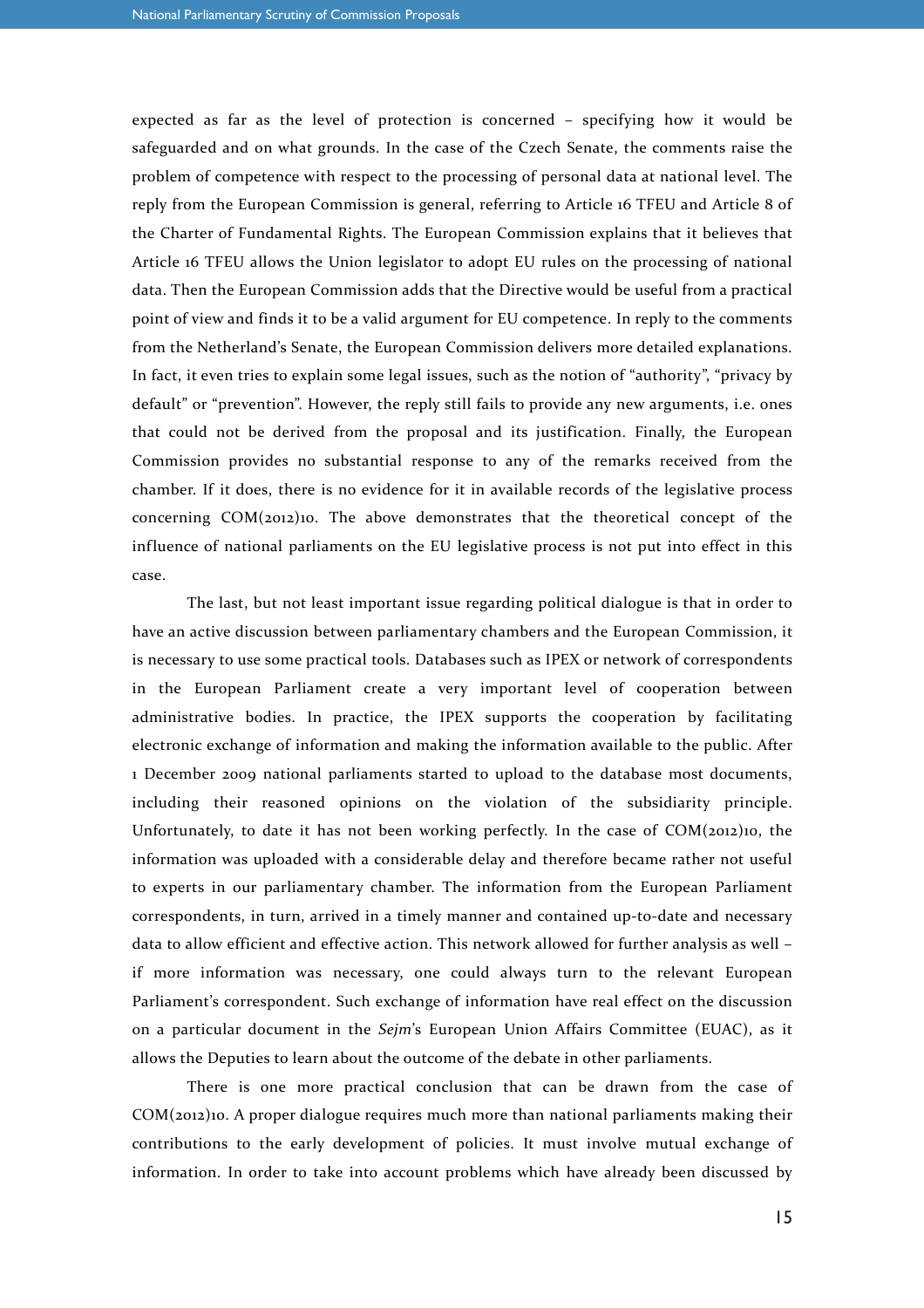other parliaments, it could be suggested that all replies coming from the European Commission should be translated into English or French by the services of the European Commission in order to enable other national parliaments to get acquainted with the problem and previously raised arguments.

To conclude on this point, it should be noted that there is clear evidence of the desire of national parliaments to engage in political dialogue with the European Commission. From the beginning of 2010 until the end of 2013 national parliaments submitted around 2000 written contributions under the Barroso initiative (House of Lords Report 2014). The European Commission should, however, make clear when and how national parliaments have influenced the development of policies, by identifying national parliaments' contribution in summary reports on consultation exercises and in subsequent communications on the policy. Information on how the policy has been shaped or modified in response to received comments should be made publicly available. The European Commission should also respond promptly to national parliaments' contributions through general political dialogue, possibly within three months rather than a year. As early as in 2010 the European Commission informed that it was working on the acceleration of this process and that the new system should be implemented in 2011, but the above review of replies regarding COM(2012)10 clearly demonstrates that it has not yet happened.

## **4. Impact of experts on the EU scrutiny process – the case of the Polish** *Sejm*

After the above brief analysis of the involvement of national parliamentary chambers and the European Commission in the scrutiny process, the role of different types of experts should be discussed, because their participation in the legislative process plays a crucial role in the daily operation of modern democratic legislatures. The case of the Polish *Sejm* will be the only one discussed in this section; however, the example will also allow more general conclusions to be made.

In theory, independent and reliable policy and legal analysis should improve legislative decision-making and strengthen democracy. Reliable facts contribute to better understanding of problems, provide more realistic solutions to these problems and can help predict the impact of policies before they are adopted by parliaments. Proper and thorough research reinforces the legitimacy of the legislature, providing MPs with information to draft and amend legislation based on reliable facts. Considerable and still increasing impact of administrators and experts on the scrutiny process is common in contemporary parliamentary practice (Högenauer and Neuhold, 2013).

The fact that experts currently play a significant role in the law-making process is also reflected by various forms of their role in parliamentary activities. Expertise is delivered to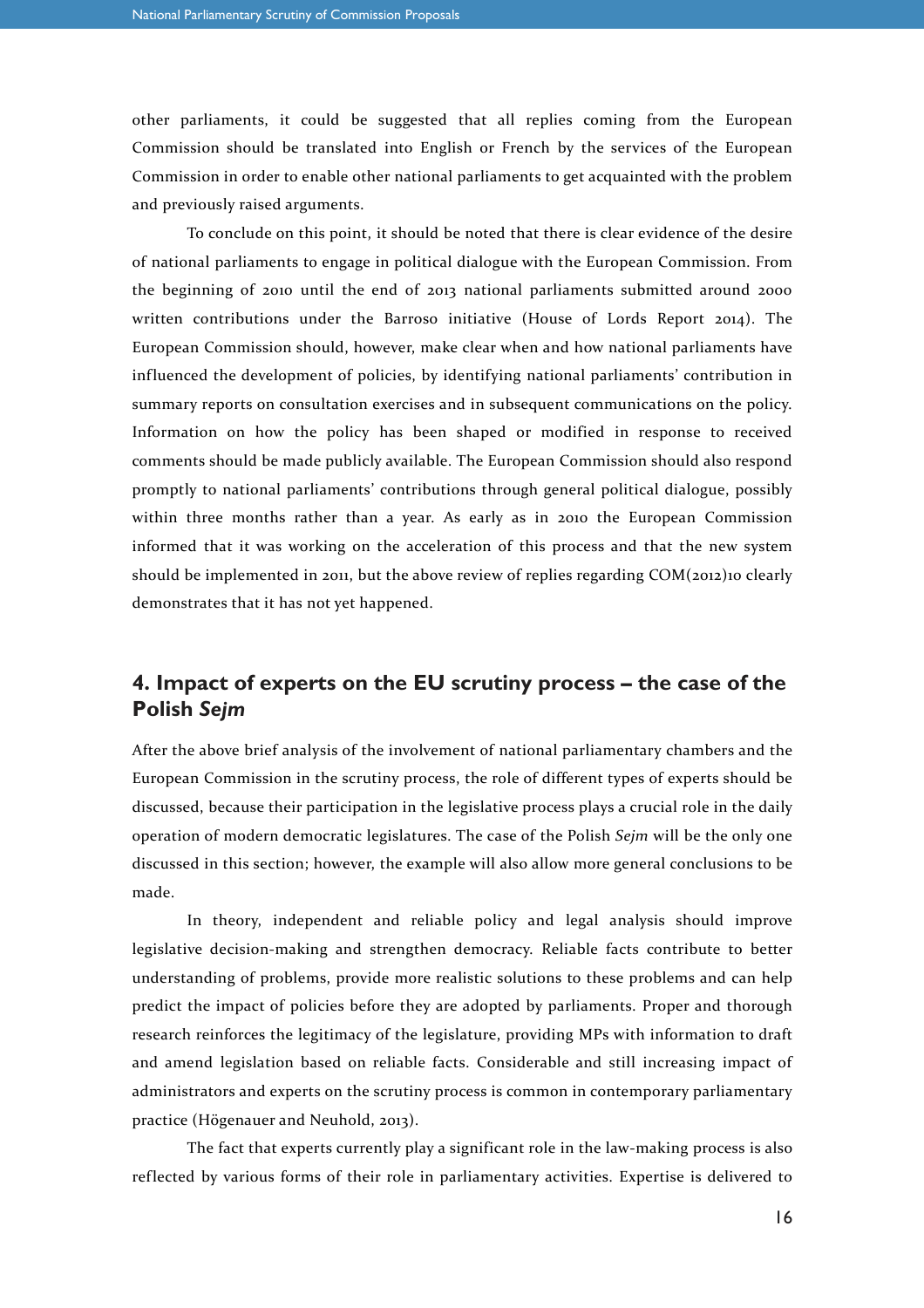MPs, by various sources, including: a) expert officials or administrators employed at offices that provide services to MPs, b) specialists in a given discipline who work outside administration offices (practitioners and academics) and c) institutional entities that acquire, collect and disseminate knowledge as part of their activity (academic research centres, public and private think tanks, NGOs, trade and professional organisations, religious communities and finally – lobbyists, representing particular interests of their employers).

Expert assistance has also been noticeable in the case of  $COM(z_{012})$ 10 in Poland (in the *Sejm*), but before going into detail, the role of experts in the Polish *Sejm* should be briefly reminded. According to the Resolution no. 28 of the Presidium of the *Sejm* of 19 April 1995, academic consultation for the *Sejm*, its bodies and Deputies shall consist of recruiting experts and providing expert reports, opinions or consulting services. Academic consultation shall be organised by the Chancellery of the *Sejm* from its allocated budget, and expert reports and opinions shall generally be ordered at the Bureau of Research of the Chancellery of the *Sejm* or from selected experts via the Bureau of Research of the Chancellery of the *Sejm*. Experts in the *Sejm* employed by the Bureau of Research should have sufficient expertise in a given area and are entrusted with specific tasks, consisting of expressing an objective and impartial opinion on a given issue. The expert's task is to provide the decision-maker with knowledge that is reliable and complete within the capacity of contemporary science. His/her role is also to present a view on future consequences of the planned solutions.

Scrutiny of the compliance of EU draft legislative acts with the subsidiarity principle constitutes an element of full scrutiny of EU draft legislative acts by the *Sejm* and is strongly supported by experts. The following documents are attached to each draft as a result of subsidiarity scrutiny:

− draft position of the Republic of Poland transmitted by the Council of Ministers *ex officio*(within a statutory deadline of 14 days of the receipt of the EU draft), accompanied by: substantiation including impact assessment, information on the type of the EU law-making procedure and on the voting procedure in the Council, as well as information on the compliance of the EU draft legislative act with the subsidiarity principle,

− opinion of the *Sejm*'s Bureau of Research concerning substantive and legal issues, including compliance with the subsidiarity principle – this is the moment when the role of experts is particularly significant.

The European Union Affairs Committee (EUAC) makes a decision based on the government's information and the expert opinion. Unfortunately, the "Standing Orders of the *Sejm*" (the Rules of Procedure) do not support active participation of other branch committees, except for organizing joint committee meetings, but without possibility to adopt joint reasoned opinions. If the EUAC decides that a draft legislative act infringes the principle of subsidiarity, it adopts an opinion in this regard and, at the next session ,a draft resolution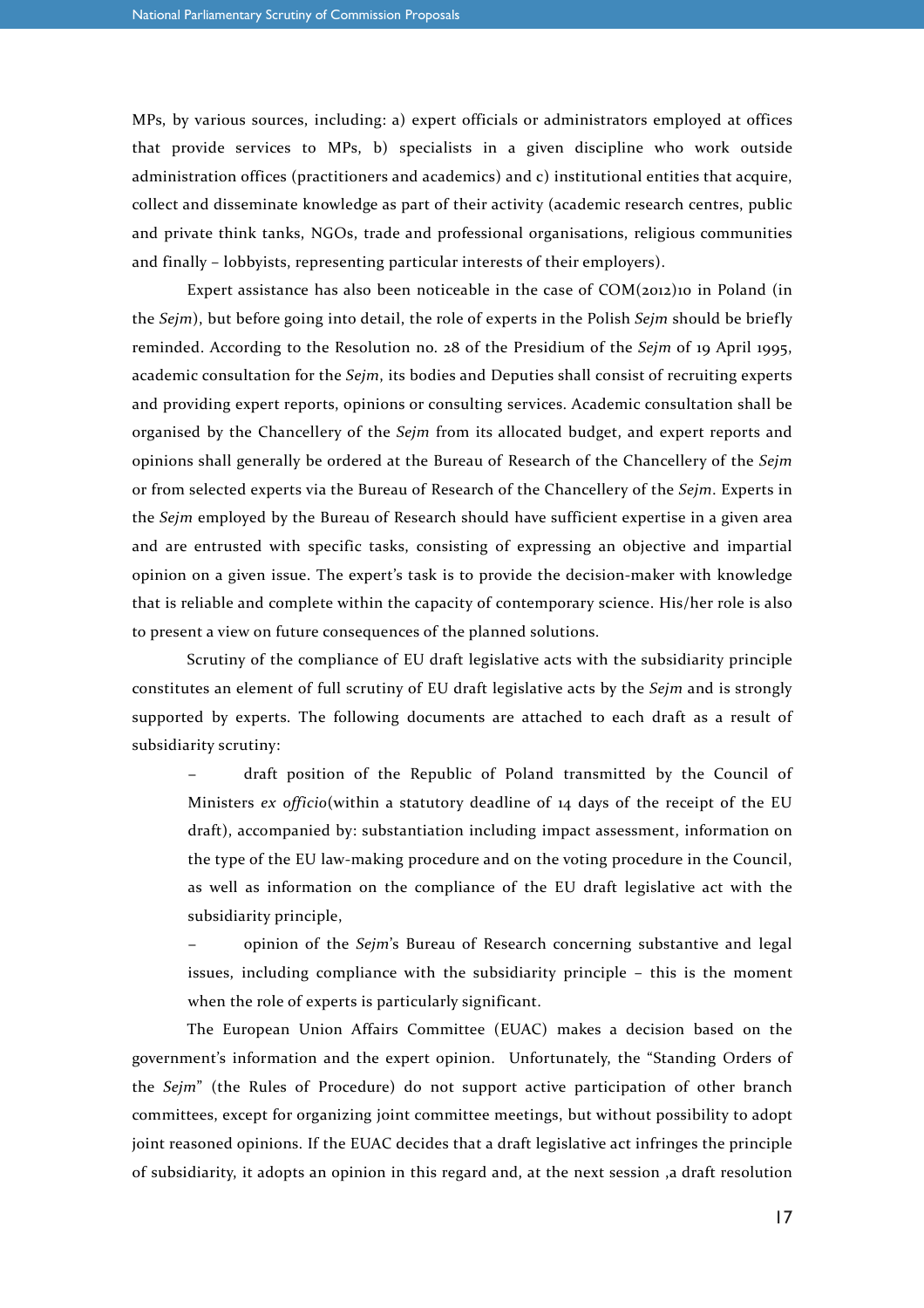of the *Sejm* on non-compliance of the EU draft legislative act with the subsidiarity principle.

In reality, the EUAC obviously sometimes lacks insight into national policy in the field being the subject of the given COM, in view of which joint discussions with branch committees would be highly recommended. This practice, however, is very rare. Following European integration, branch committees should be becoming increasingly involved in the scrutiny of European affairs and the EUAC should be sharing a certain amount of incoming EU documents and information across them. However, the practice of the *Sejm* is that these committees are hardly involved in the scrutiny of EU affairs and become only sporadically involved in EU matters. This could possibly mean that there is no real correlation between the work done and its effectiveness – the number of documents discussed by the EUAC does not allow any deeper discussion on the consequences and impact of a given document on the national policy.

In the case of  $COM(2012)10$ , experts – on request from the EUAC – have in fact prepared two analyses: one dealing with the content of the draft and one on the procedural and legal problems relating to the Directive proposal. The draft Directive at issue was sent by the European Commission to the *Sejm* on 13 February 2012 and the opinions of relevant experts were ready as soon as a month later. The assessment methodology followed by the experts was standard for this kind of analysis: first they described the content of the proposal and then they assessed the proposal from the legal, social and economic point of view. Both opinions raised some doubts, such as the relation of the proposal to the existing rules of Eurojust, Europol or other international agreements. This opinion was distributed among the members of the EUAC.

The next step should have been a discussion during an EUAC session in the presence of the experts. The committee meeting during which COM(2012)10 was discussed was attended not only by experts from the Bureau of Research, but also experts representing the government and Inspector General for Personal Data Protection. The stenographic record of the session, however, shows no evidence of discussion on the COM(2012)10 taking place during the meeting. Not a single question was raised concerning the content of the proposal. Whilst it is, unfortunately, not a rare case that the Deputies do not have many questions concerning EU documents, it does not happen very often that they are not interested in a proposal at all. The reasons for the above could be as follows. The first reason is rather technical – under the above-mentioned Rules of Procedure, a committee meeting may coincide with a plenary session and, if that is the case, some Deputies take part in plenary meeting instead of coming to the committee meeting. The second reason might be that the subject of the document was very technical and difficult in its substance – not easily understood by a non-specialist. The third reason lies with the experts – experts' opinions can sometimes be too detailed and too technical and not easy to follow by non-specialists. The fourth reason is quite obvious: Deputies may simply not have been interested, as this is not a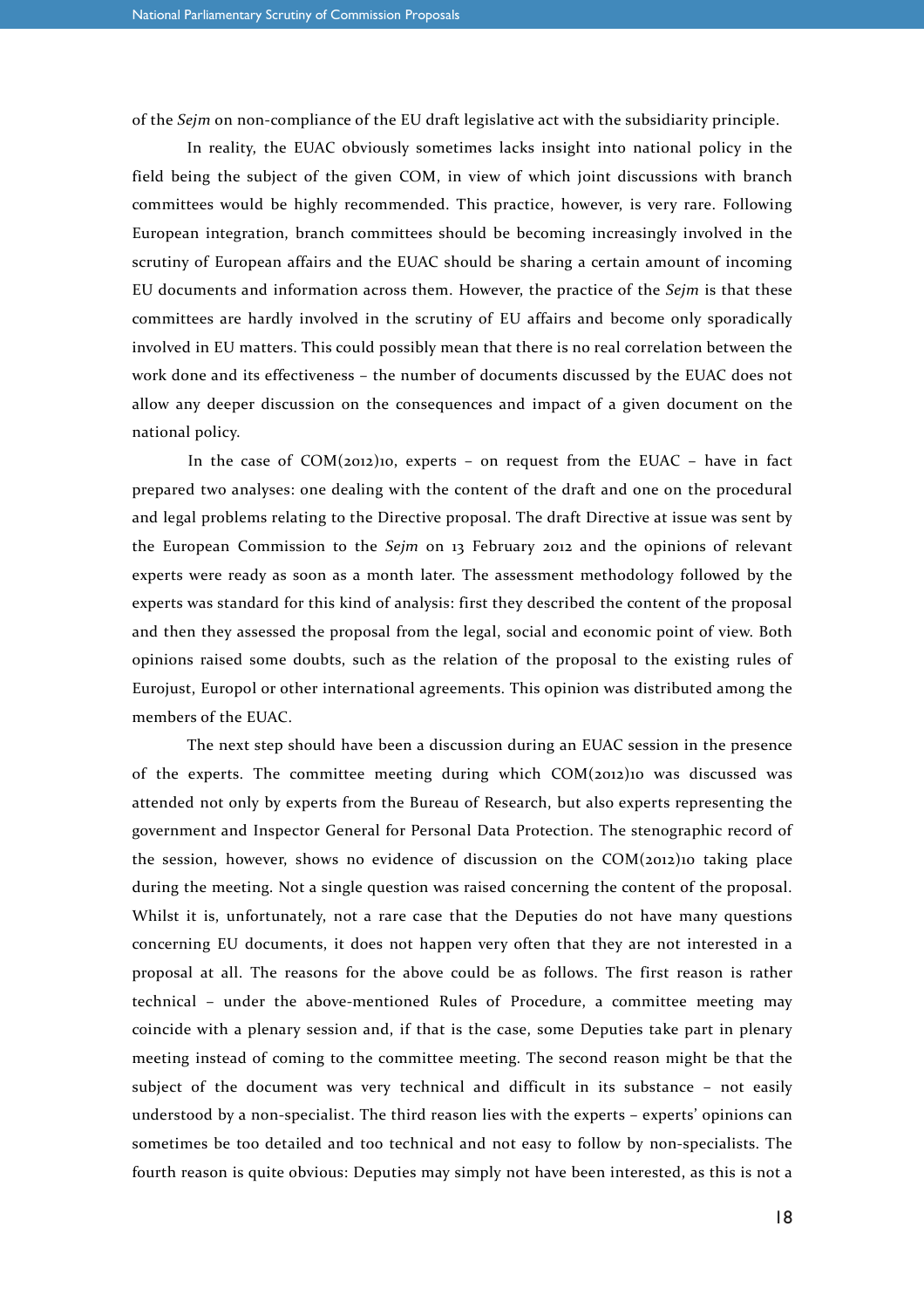politically sensitive problem that can help them gain votes in the next elections. Last but not least, no other branch committee was involved in this process. The scope of competence of the EUAC is too broad to discuss all possible problems and Deputies cannot specialize in all possible fields. The above findings are reflected in more general findings on the EU debate in national parliaments in academic literature (Maatsch, 2010).

Actually, the same problems concern the participation of non-governmental organizations in the process of scrutiny of EU documents. NGOs often play a critical role in advocating for changes in the law and policy elements. In the case of  $COM(z_{012})_{10}$ , however, their contribution was hardly noticed by Deputies. In the discussed case, representatives of two NGOs (*Panoptykon* and *Fundacja Helsinska*) were invited to the EUAC meeting, but did not have a chance to take the floor (no questions were asked by Deputies). They also used the chance to send their comments directly to the president of the EUAC. Moreover, because of the significance of the reform, a special seminar was organised in the Senate on the reform of the European data protection system, during which NGOs, think-tanks and representatives of the government and parliament (both the *Sejm* and the Senate) could exchange their opinions on the proposal. Other occasions to discuss the data protection reform included a conference organised by the Inspector General for Personal Data in cooperation with the National School for Public Administration and the European Commission. Not only academics, but also Deputies and Senators were invited to attend the conference.

Based on the above observations, one can speculate that the role of an expert goes far beyond the role of a scientist. The task of an expert is not only to describe a given field in scientific terms; it is also to present a view on possible future consequences of the planned solutions against a scientific examination of the problem. Thus, an expert in the Polish system occupies a special place in the legislative process, between science and political decisions. Both of these functions (scientist and decision-maker's advisor) define the basic nature of expert activity and describe the most important elements of the role of an expert in the legislative process. An expert prepares an opinion which may be used by a decision-maker and may become the basis for a policy decision. It can be noted that experts' or NGOs' involvement in the EU scrutiny process looks well in theory. However, in practice, it does not have so much influence if the subject-matter is not of interest to Deputies or is not "politically sensitive". Yet, it is not an expert who makes the decision and the decision-maker must not shift the burden of his/her political decision on to the expert. The responsibility of an expert is, therefore, the responsibility for the quality of the opinion and not for the political outcome.

#### **5. Conclusions**

General conclusions regarding the effectiveness of scrutiny of legislative proposals by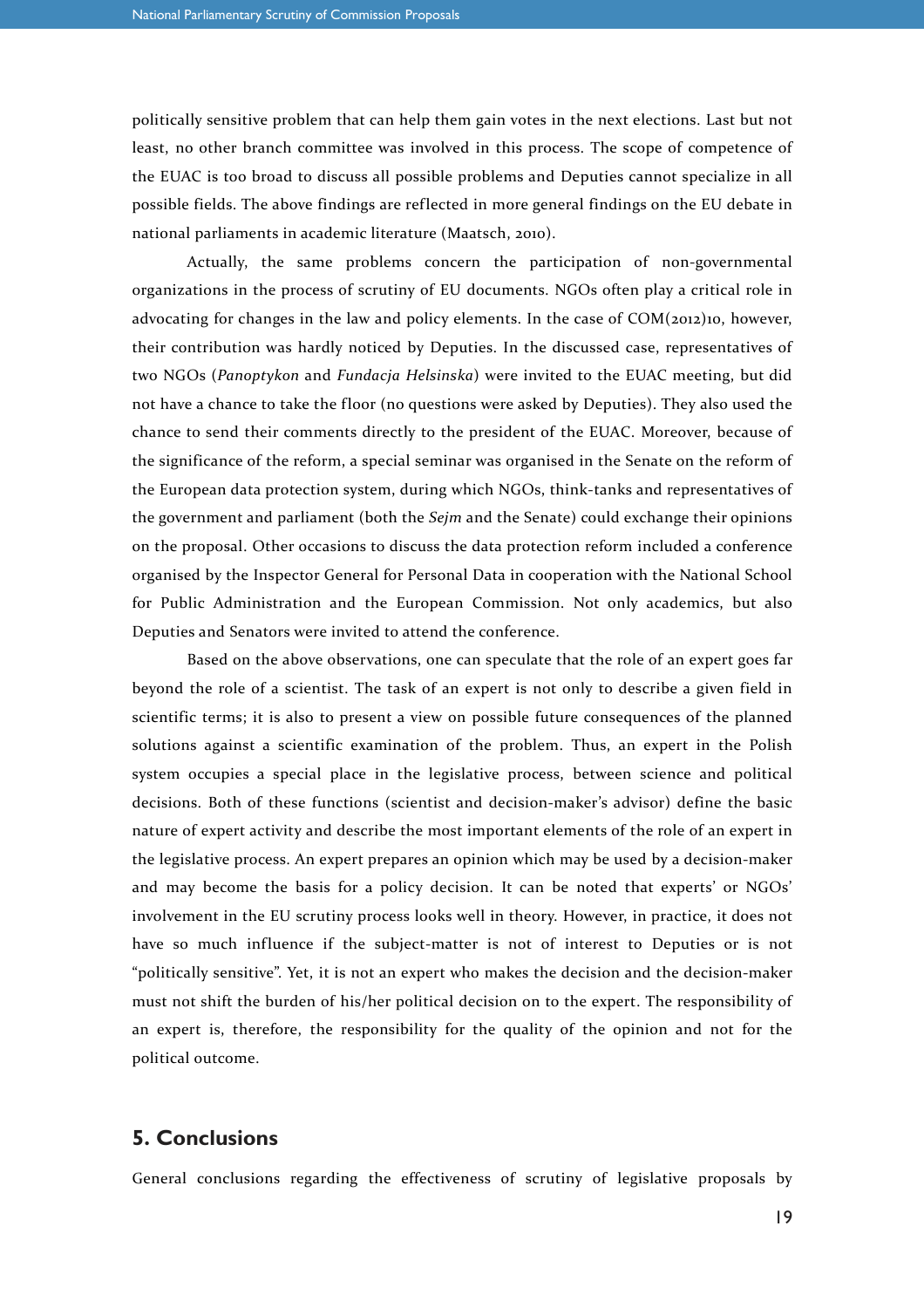national parliaments cannot be drawn from just one given example, but the case of COM(2012)10 illustrates a number of broader issues. There are at least five ways in which a chamber can react to the Commission's proposal. They vary depending on the level of formality, which, however is not the aspect that determines the effectiveness of the engagement of a national chamber in the EU decision-making process. For the time being national parliaments do not put any pressure on the Commission regarding its proposals.

The very first assumption made in this paper was that the dossier chosen as an example was significant from the legal point of view. This document should involve contribution not only from experts and civil society, but also from most of MPs who will later have to adopt a relevant national law implementing the Directive. The example of  $COM(zo12)$ 10 clearly shows that the subject of some EU proposals is complicated – not only politically, but also from the technical and legal point of view. Accordingly, cooperation on such documents should be well developed between all interested parties on various levels. As one can observe, the interest of the Deputies in the *Sejm* was rather low, which was caused by several reasons, including lack of direct insight into national policy. Thais means that the decision whether a document should be thoroughly scrutinized is not always taken on the basis of its legal significance, but is often driven by their own political interest.

The results of the scrutiny of COM(2012)10 clearly proves that national parliaments are not always as effective at political dialogue with the European Commission as they are at their national oversight functions. This is not only because of their lack of will to enter into discussion with the European Commission, but also because of some shortcomings on the side of the Commission. This example illustrates practical problems with political dialogue, such as the fact that the low quality of answers and the delays in passing them detract its significance. There is also no evidence that the inputs from national parliaments have actually affected outcomes of the proceedings and discussions at the EU level. The Commission does not take really into account the positions of national parliaments and it is not only the informal character of this instrument that creates problems with the quality of answers. The informality of this procedure should allow for more flexibility in terms of time, content of the document and its format, instead of leading to the shallowness and artificiality of the cooperation. Therefore, because political dialogue is, in principle, a good idea, on the occasion of any future treaty revisions, consideration should be given to introducing provisions on the procedure similar to those relating to the EWM, which would apply to all aspects of legislative proposals.

The participation of experts in the legislative process is perceived as an evident symptom of more and more decision-makers lacking necessary knowledge. This is due to several reasons, most of them being rather objective and relating to the level of complexity of the problems under discussion, caused, for instance, by technical progress in all aspects of life. A general understanding of and overall insight into a given discipline, as well as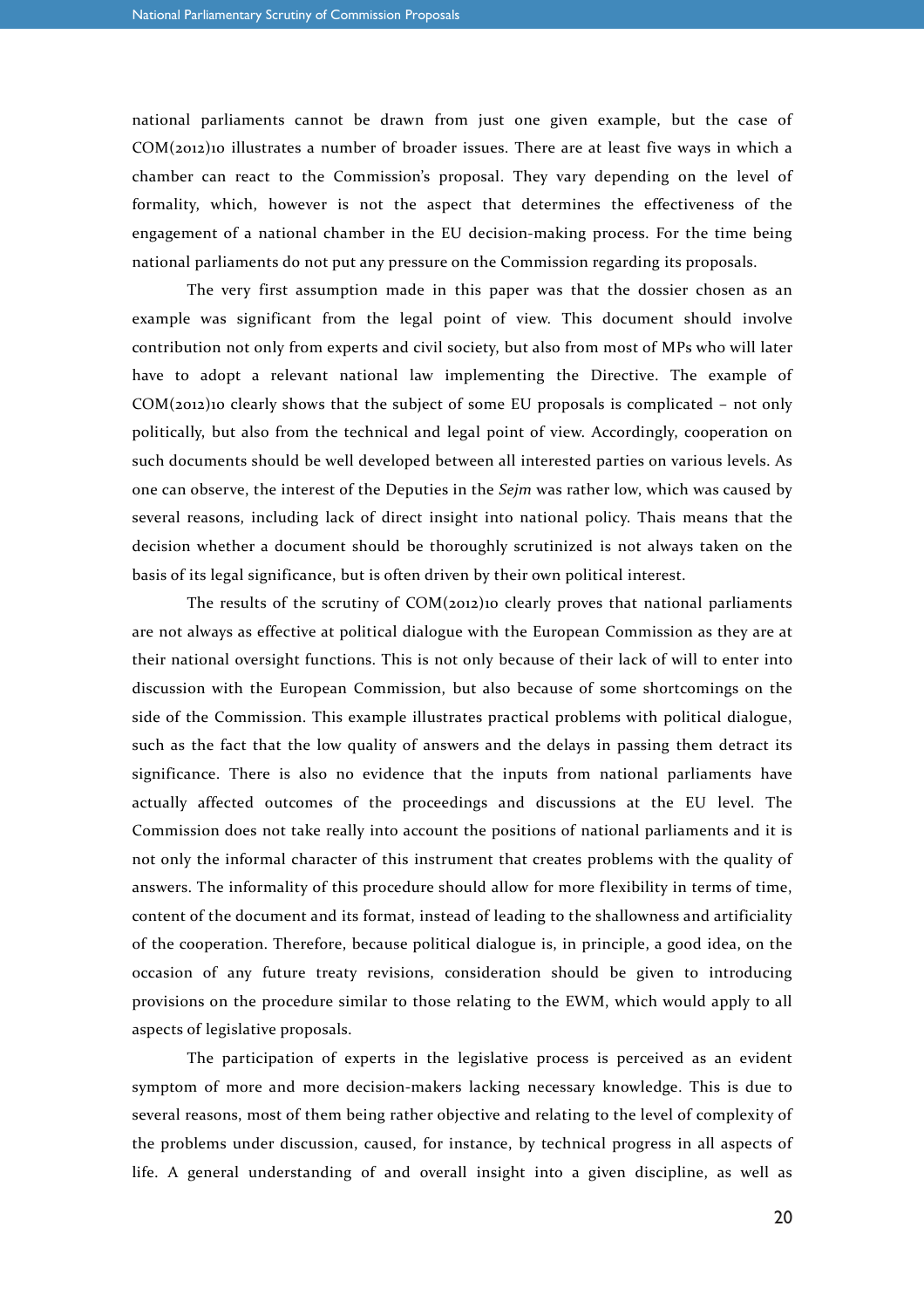experience gained at work, do not suffice to make decisions anymore. A remedy to those shortcomings is specialist knowledge and expert contribution into the decision-making process. However, the role of the experts as described in the case of COM(2012) 10 clearly shows that their political leverage still remains limited.

Last but not least, the numerous and substantial changes introduced by the Treaty of Lisbon to improve the participation of national parliaments in EU affairs appear to be insufficient. Individual scrutiny still varies in degree and effect across national parliaments and pursues domestic constitutional priorities. Despite evident improvements, national parliaments cannot be considered as central actors in EU decision-making. While the collective voice of a national parliament that speaks against breach of competence may promote democracy, it is incumbent upon national politicians (MPs) to engage in EU affairs more directly and frequently.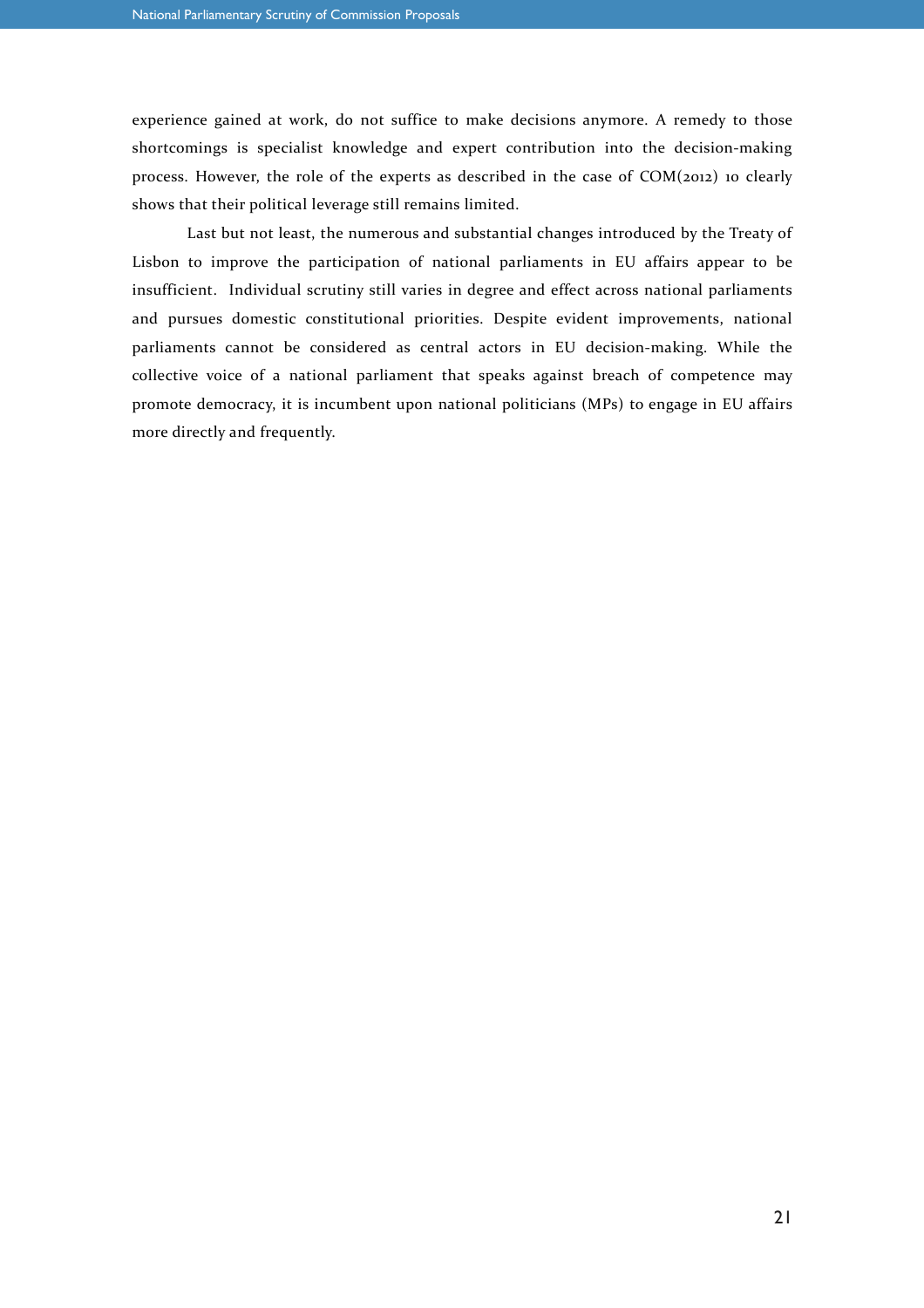## **Bibliography**

- Barrett G. (ed.) (2008). National Parliaments and the European Union: The Constitutional Challenge for the Oirechtas and Other Member States Legislatures, (Clarus Press: Dublin).
- Cabria M., Lupo N. and Simoncini A. (eds) (2013). Democracy and subsidiarity in the EU: national parliaments, regions and civil society in the decision-making process, (Bolonia: Il Mulino).
- Cygan A. (2012). 'National parliaments within the EU polity no longer losers but hardy victorious', *ERA Forum,* 12: 517-533.
- De Hert P. and Papakonstantinou V. (2012). 'The Police and Criminal Justice Data Protection Directive: Comment and Analysis', Society for Computers and Law (SCL, UK), *Computers & Law*, 22(6).
- De Wilde, Pieter (2012). 'Why the Early Warning Mechanism does not Alleviate the Democratic Deficit', OPAL Working Paper Series 2012, no. 6, http://www.pademia.eu/publications/opal-online-paper-series/opal-online-paper-no-62012/ (last access: 15 September 2014).
- Gonzalez J.P. (1995). 'The Principle of Subsidiarity', *European Law Review,* 20.
- House of Lords Report (2014). The Role of National Parliaments in the European Union, *HL Paper 151,* 24.03.2014.
- Hijmans H. and Scirocco A. (2009). 'Shortcomings in EU data protection in the Third and the Second Pillars. Can the Lisbon Treaty be expected to help?', *Common Market Law Review*,  $46:485 - 1525.$
- Hogenauer A. and Neuhold Ch. (2013). 'National Parliaments after Lisbon: Administration on the Rise?', *OPAL Online Paper Series,* no. 12, http://www.pademia.eu/publications/opal-onlinepaper-series/opal-online-paper-no-122013/ (last access: 15 September 2014).
- Kaczyński P. M. (2011). 'Paper tigers or sleeping beauties? National Parliaments in the post-Lisbon European Political System', *CEPS Special Report*, February 2011.
- Kiiver P. (2007). 'Europe in Parliament: Towards Targeted Politicization?', *Scientific Council for Government Policy (WRR)*, no. 23, http://ssrn.com/abstract=1416751 (last access: 20 September 2014).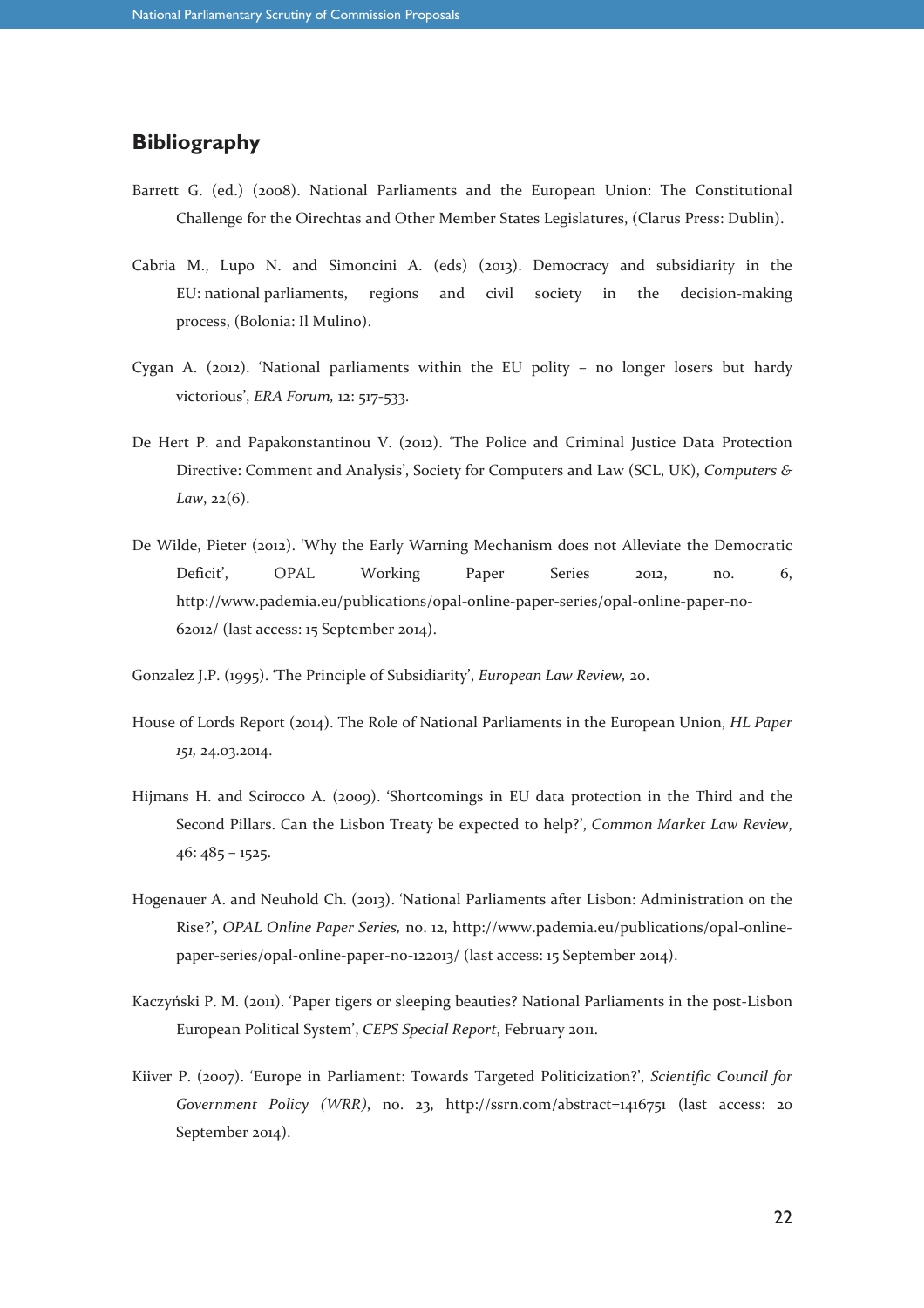- KiiverP. (ed.) (2006). National and Regional Parliaments in the European Constitutional Order. Europa Law, Groningen
- Maatsch Alexandra (2010). Between an Intergovernmental and a Polycentric European Union. National Parliamentary Discourse on Democracy in the EU Ratification Process, RECON Online Working Paper no. 8
- Neuhold Ch. and Strelkov A. (2012). 'New opportunity structures for the unusual suspects', *OPAL Online Paper,* No. 4/2012, http://www.pademia.eu/publications/opal-online-paperseries/opal-online-paper-no-42012/ (last access: 1 September 2014).
- O'Brennan, J. and Tapio R. (eds.) (2007). *National parliaments within the enlarged European Union* (London: Routledge).
- Sicurella R. and Scalia V. (2013). 'Data mining and profiling in the area of freedom, security and justice. State of Play and New Challenges in the Balance between Security and Fundamental Rights Protection', *New Journal of European Criminal Law*, 4(4).